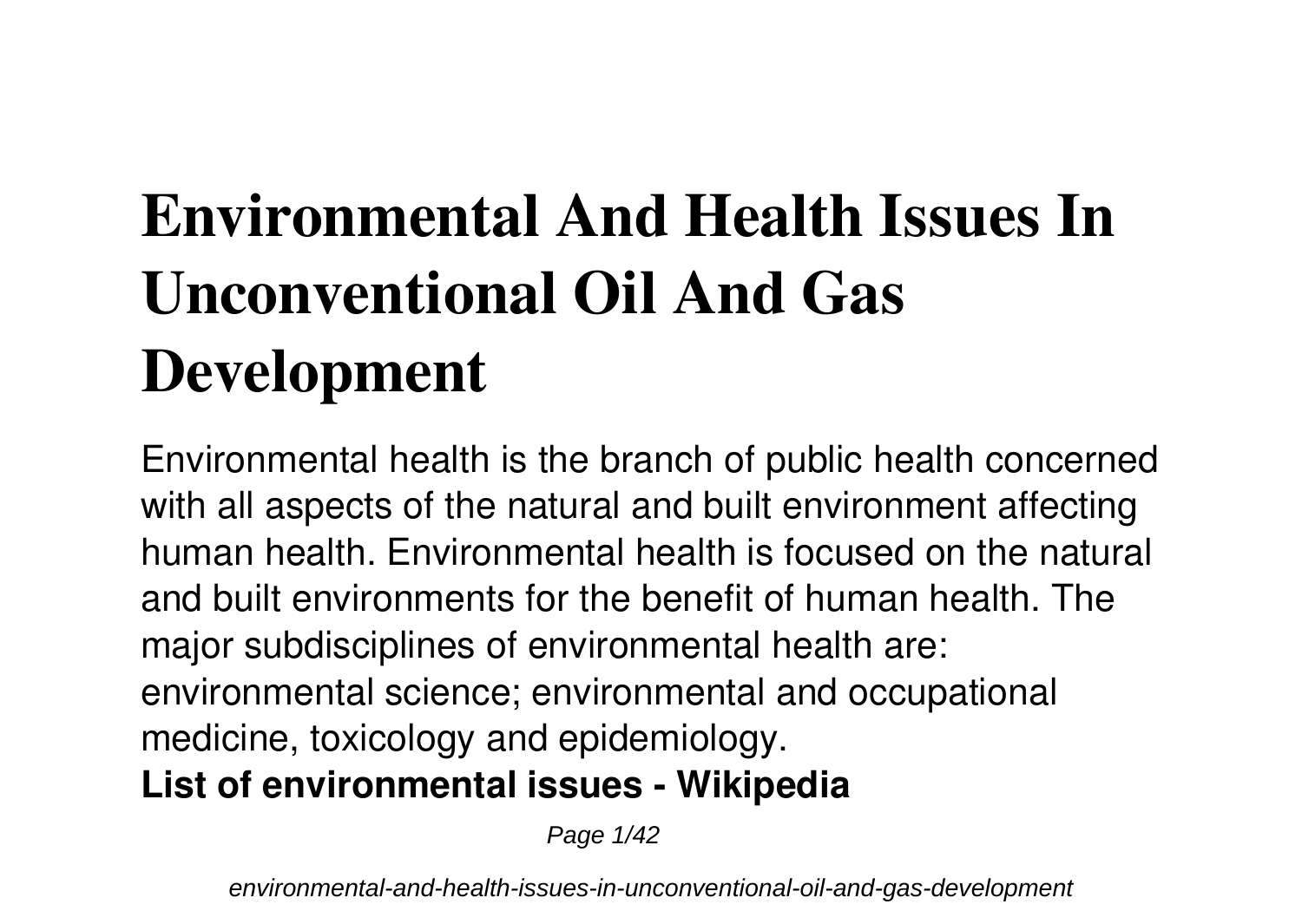From Wikipedia, the free encyclopedia This is an alphabetical list of environmental issues, harmful aspects of human activity on the biophysical environment. They are loosely divided into causes, effects and mitigation, noting that effects are interconnected and can cause new effects.

## **Environmental Health - apha.org**

Public Health – Environment and Health: By Alan Abelsohn M.D. *Beyond the Data – Tracking Environmental Health Data for Public Health Decision Making* Why Are Environmental Health Services So Important?

The role of Environmental Health Practitioners: Dr. Selva MudalyWhat is Environmental Health? **Your health is governed by your Environment | Prof. BM Hegde | TEDxIITHyderabad** Environmental Issues \u0026 Health Page 2/42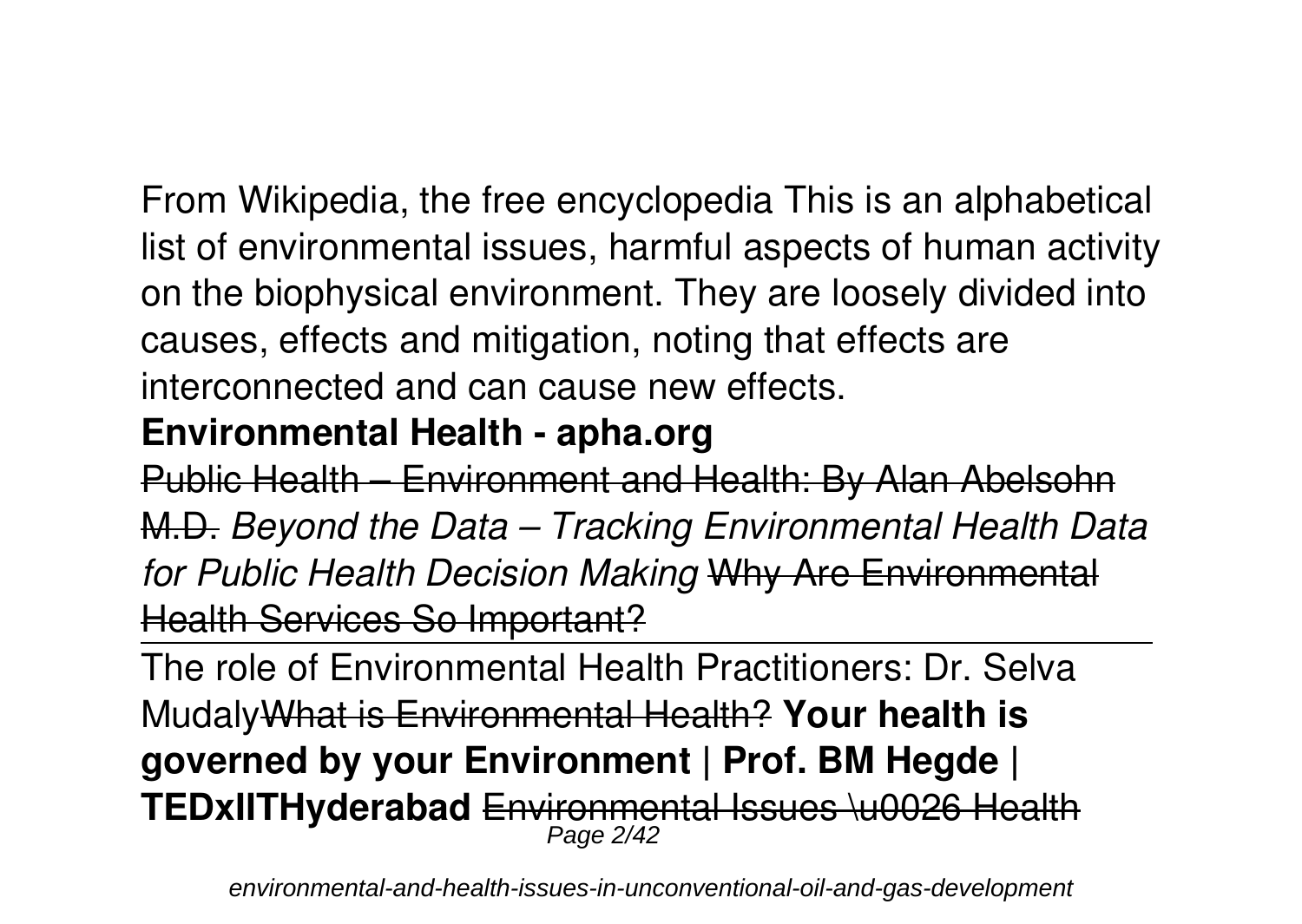Effects | Environment | Shankar IAS Book | English | UPSC | GetintoIAS WHO: Preventing disease through healthy environments Environmental Health: Book Hub Presents-Issues and Ideas with Dr. Thomas M. Lister National Center for Environmental Health (NCEH)*Health Behavior: How the Environment Impacts Us - Lisa Kazbour* Introduction to Environment Health *10 Major Current Environmental Problems* How does your diet affect the environment? *Importance of environment Environmental Health Inspector-The Best Science Job in America (produced by SF Department of Health)* What is Environmental Health? UN Environment - Healthy Environment, Healthy People Keep our environment healthy. The air we breathe: Mark Turrell at TEDxBerlin

Page 3/42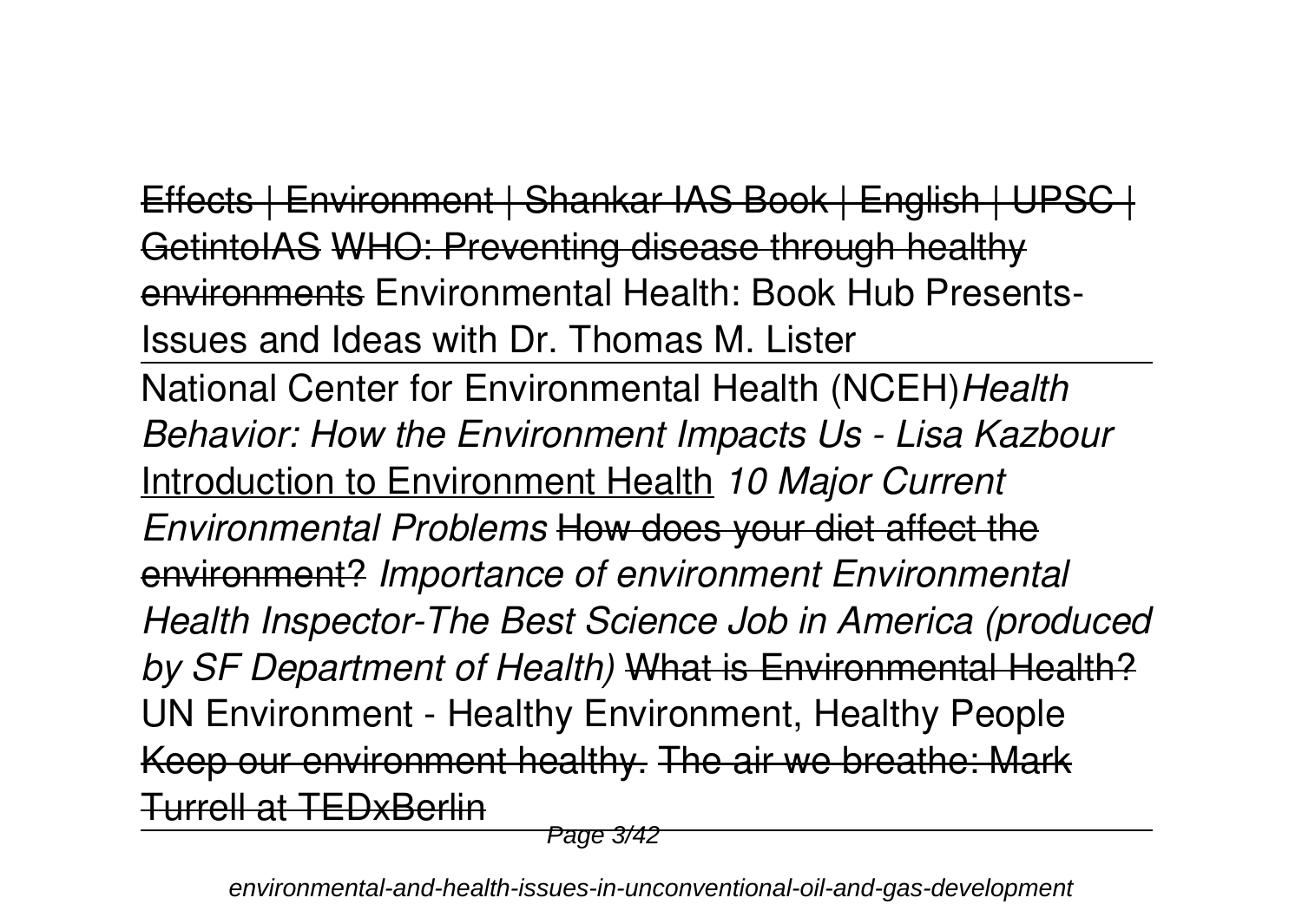Tracking Environmental Health Data for Public Health Decision Making

America's Biggest Issues: EnvironmentEffects of Transportation on the Environment, Public Health, and Social Justice What is Public Health?? What is Environmental Health Science, and why should you care? | Andrew Maynard Environmental Health: Air Pollution, COVID-19 \u0026 Health Disparities Air pollution – a major global public health issue **Engels at 200 Environmental And Health Issues In** Environmental health is one of the largest fields within public health because of the myriad ways external forces can impact how we eat, live, and grow. These forces can be about addressing our natural environment (as in the case for clean water or sanitation), but they can also be the consequence of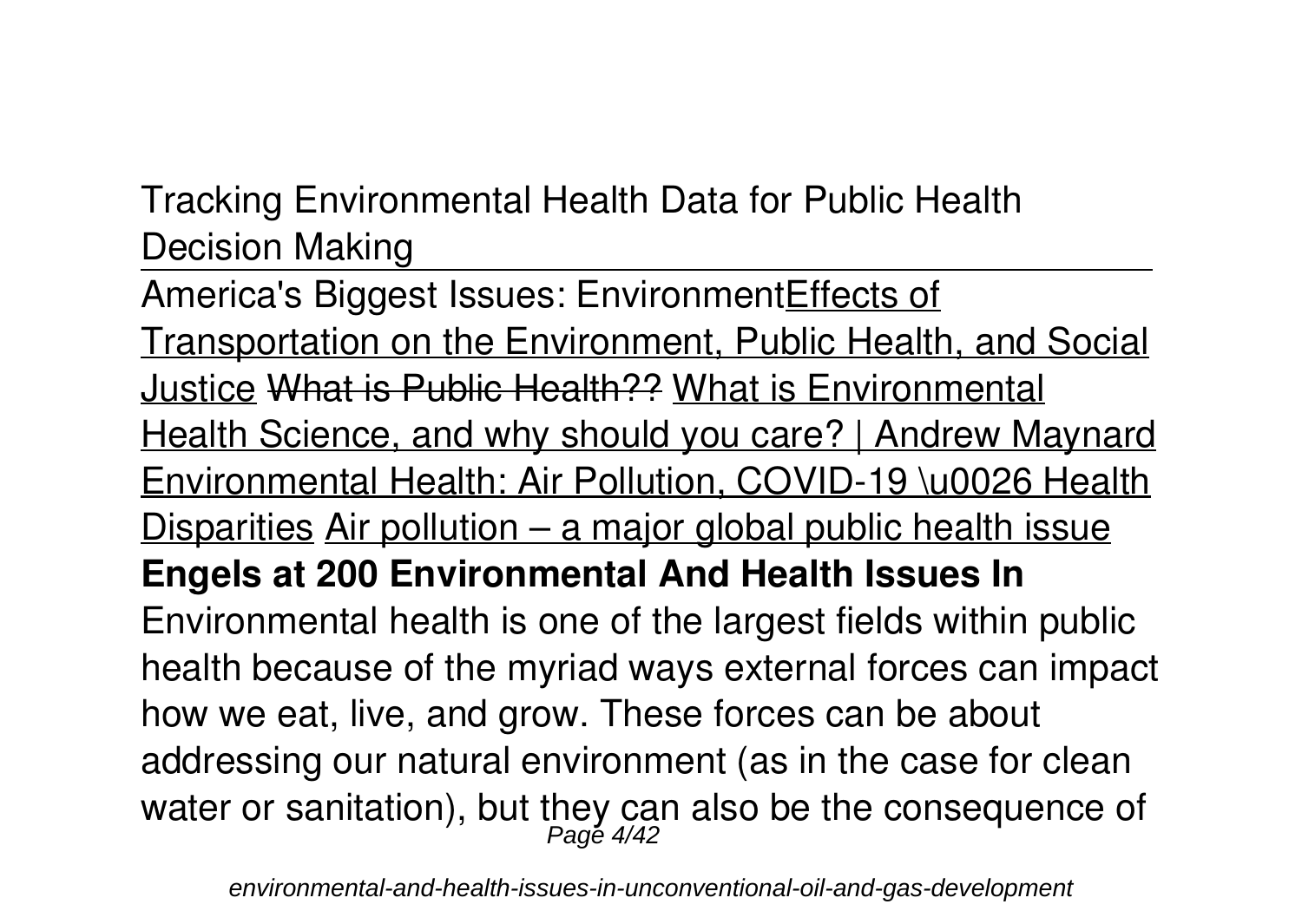human beings' actions—including societal norms.

**Environmental Health and How it Can Effect Your Health** Environmental health entails grasping the effects of environment and human-made vulnerabilities/ hazards and insulation of human health and environmental systems from these hazards. This involves examining and evaluating the effects of chemicals made by humans to human health or wildlife and how the ecological systems impacts spread of illnesses. It can include everything from managing the use of pesticides to the quality of drywall used in construction.

## **What is Environmental Health and Critical Issues Related**

**...**

Page 5/42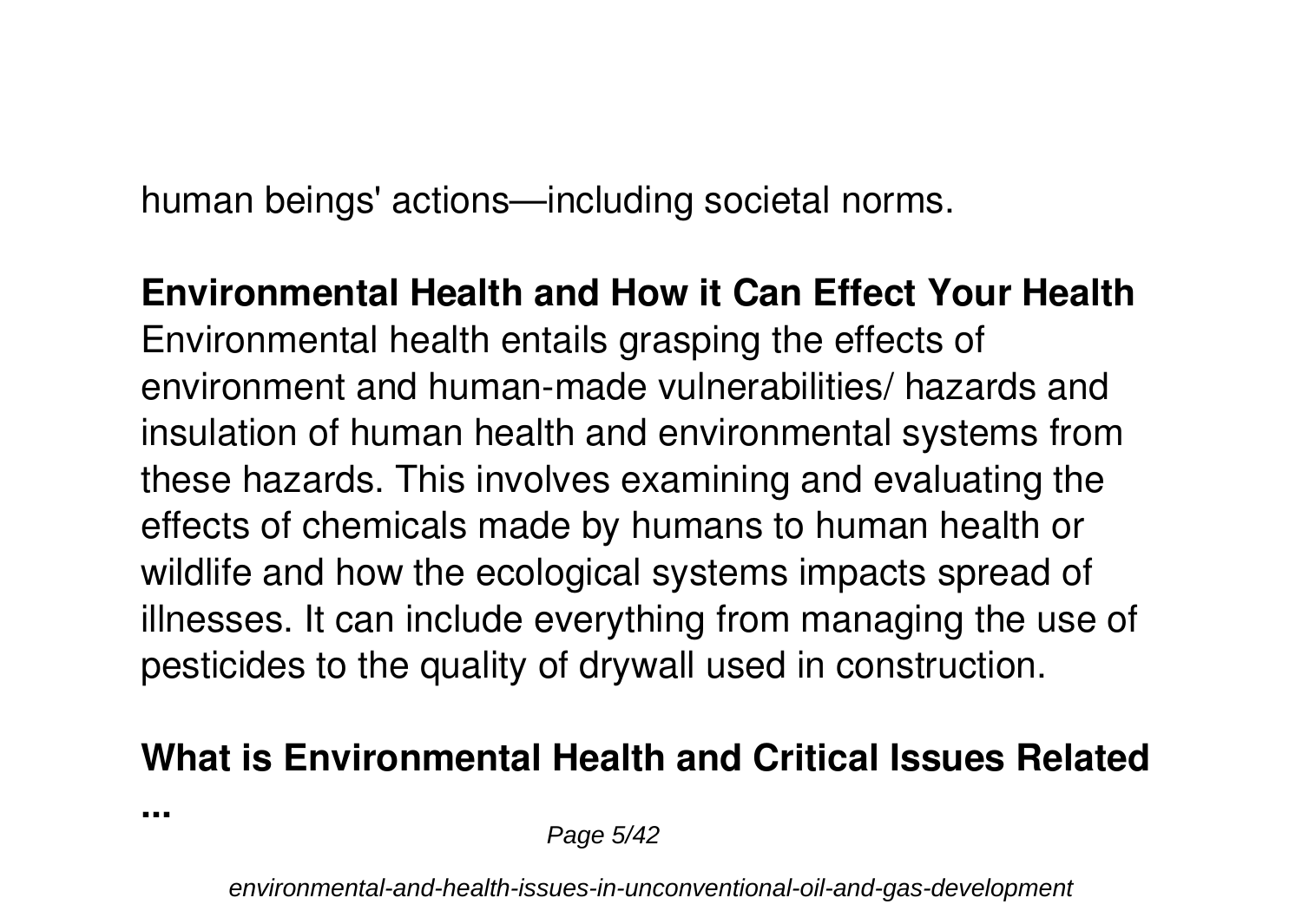Health and Safety issues - Whilst many VOCs have no adverse effects on health and the environment, some are harmful. Health effects include eye irritation.

## **Environmental and Health and Safety issues - find out more!**

Others common health issues that may be linked to the environment include cancer, brain disorders and tumors, social disorders, an hyperactivity and other behavioral problems. Lead could be in water from the faucet. These environmental health issues affect the public health because the cause for many illnesses related to environmental hazards overlap. Many of the same contaminants are found in the air, soil, and water, so pinpointing a definitive reason<br> $\frac{Page 6/42}$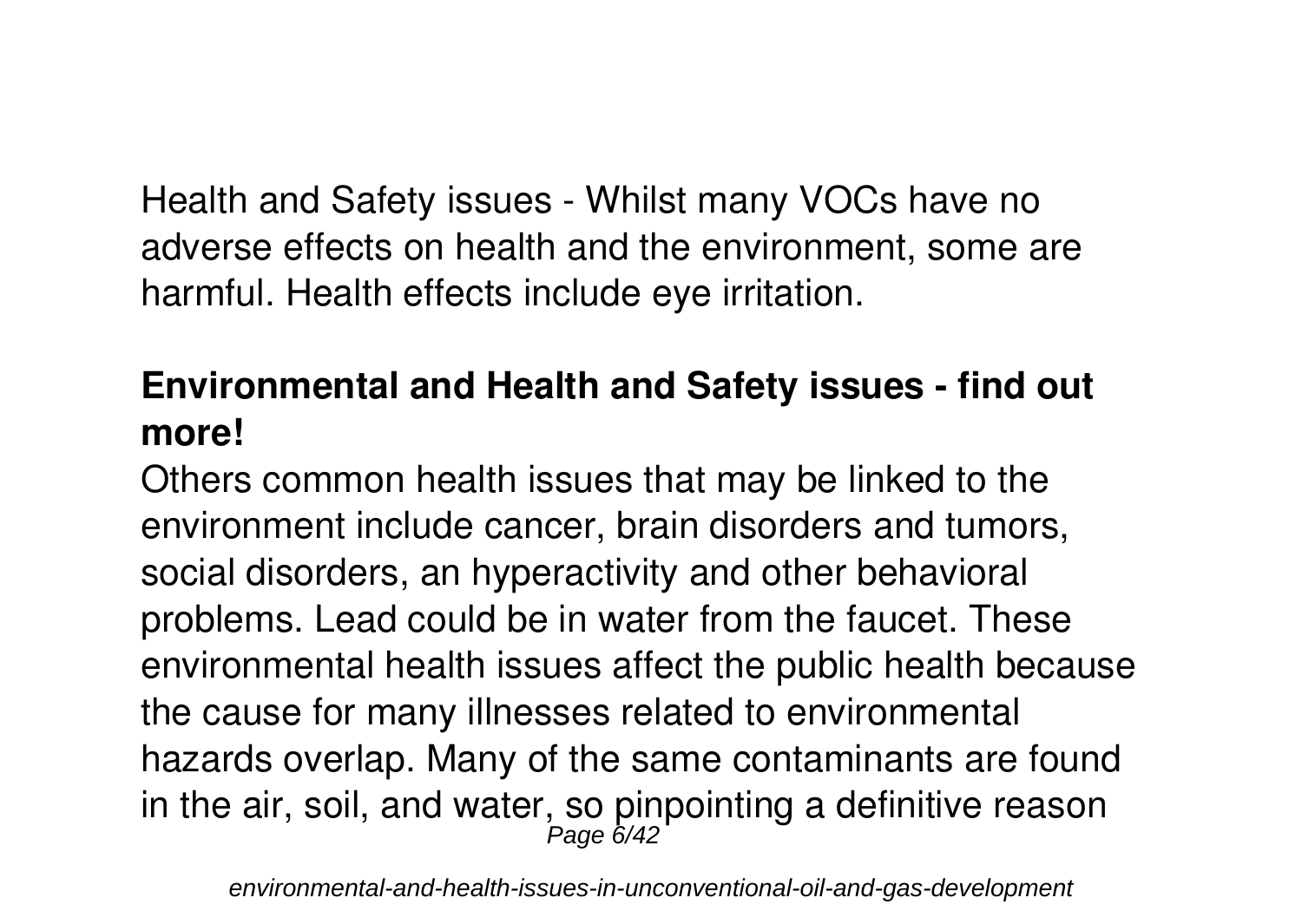for the associated medical conditions ...

# **What are the Most Common Environmental Health Issues?**

More than three million children under the age of five die each year from environment-related causes, such as polluted indoor and outdoor air, contaminated water and lack of adequate sanitation. WHO's programmes and initiatives on water and sanitation, vector-borne diseases, indoor air pollution, chemical safety, transport, ultraviolet radiation, nutrition, occupational health, food safety and injury prevention all address issues critical to improving environmental health.

Page 7/42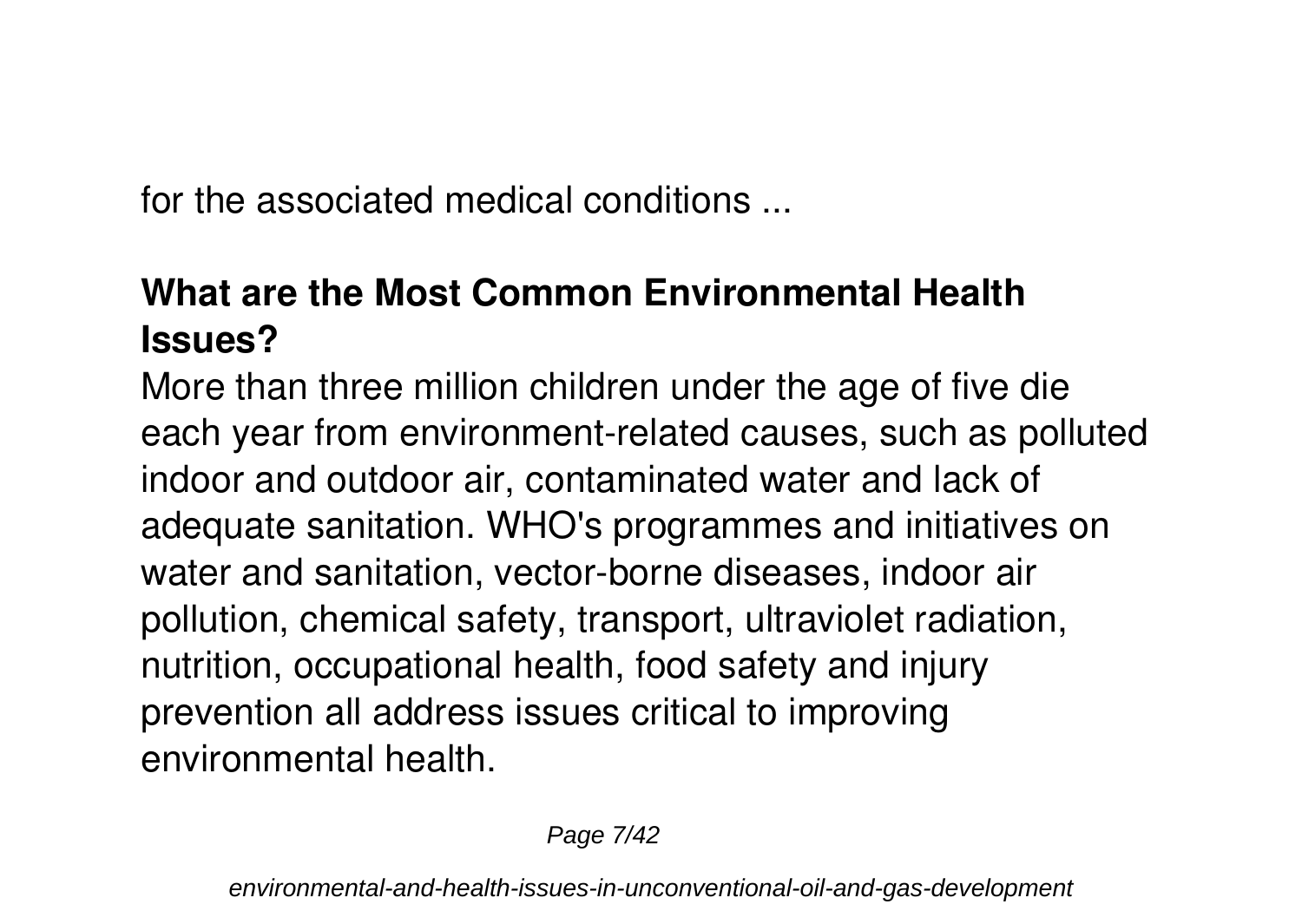## **WHO | Environmental health issues**

Environmental and Health Issues in Unconventional Oil and Gas Development offers a series of authoritative perspectives from varied viewpoints on key issues relevant in the use of directional drilling and hydraulic fracturing, providing a timely presentation of requisite information on the implications of these technologies for those connected to unconventional oil and shale gas development.

## **Environmental and Health Issues in Unconventional Oil and ...**

According to the Center for Health and the Global Environment at Harvard Medical School, climate change over the coming decades is likely to increase rates of allergies, Page 8/42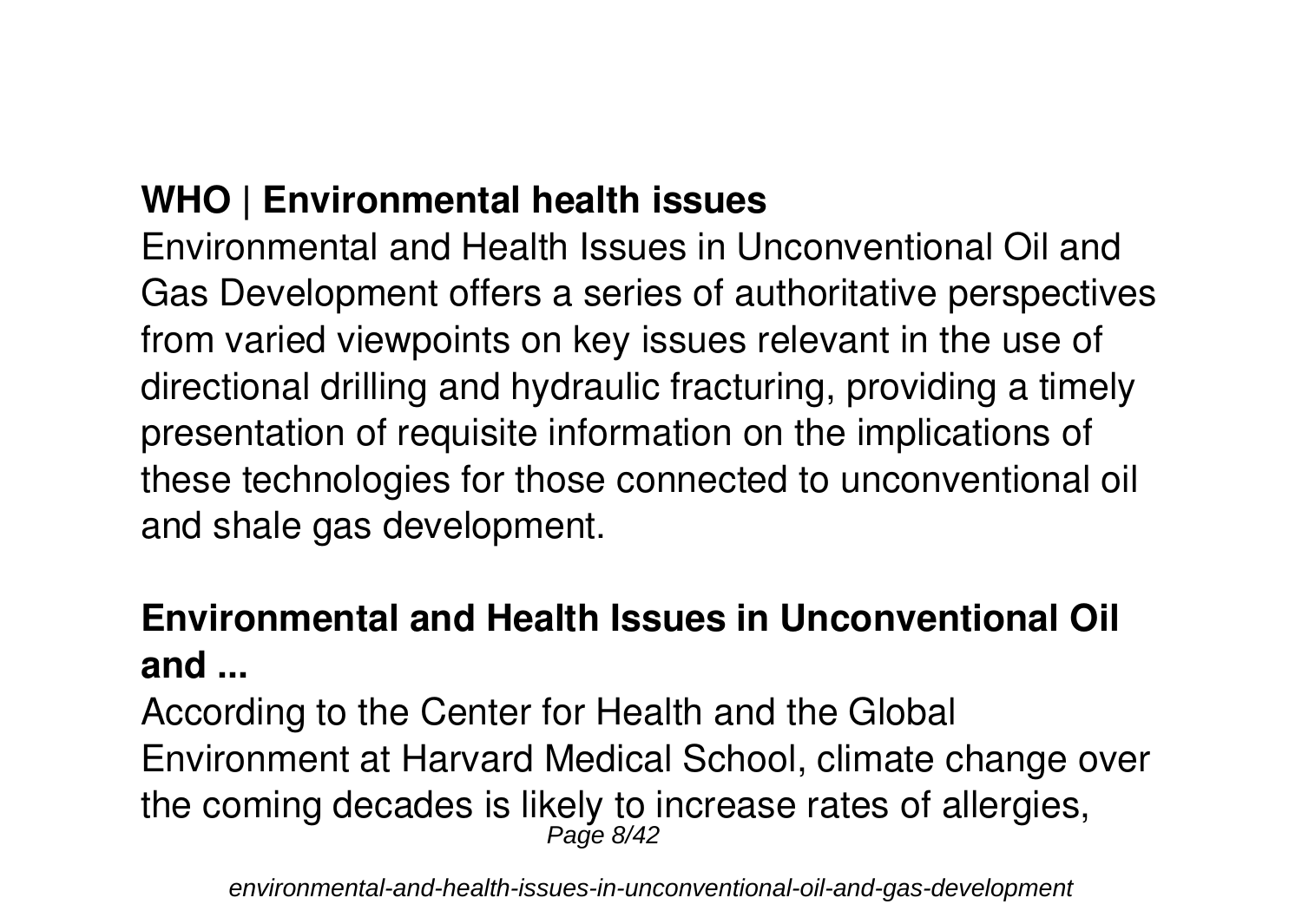asthma, heart disease and...

## **The Link between the Environment and Our Health ...**

From Wikipedia, the free encyclopedia This is an alphabetical list of environmental issues, harmful aspects of human activity on the biophysical environment. They are loosely divided into causes, effects and mitigation, noting that effects are interconnected and can cause new effects.

## **List of environmental issues - Wikipedia**

Mental health problems among people experiencing homelessness are more prevalent than in the general population, ... cultural and environmental conditions in which they live.

Page  $9/42$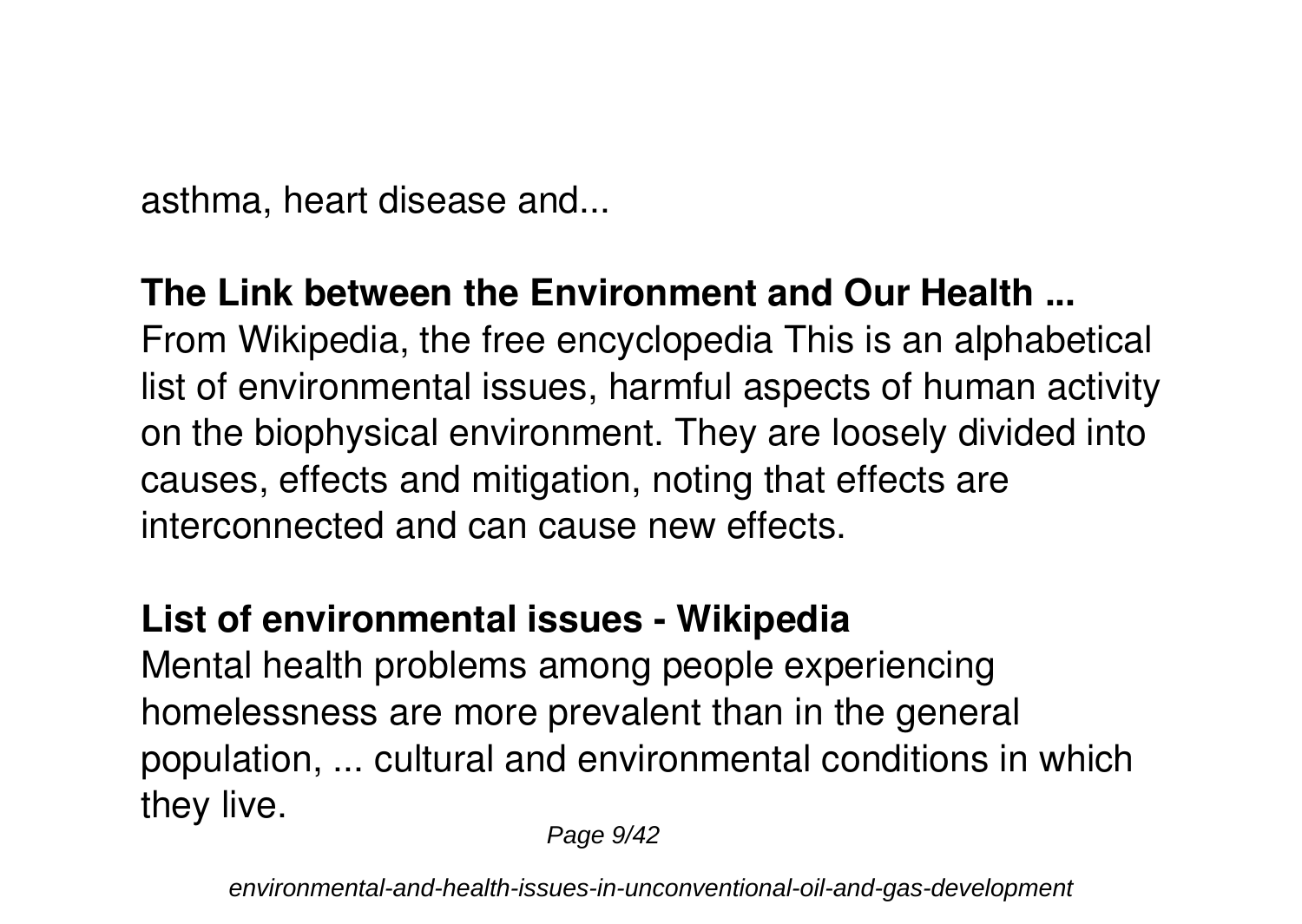## **2. Mental health: environmental factors - GOV.UK**

Health matters: public health issues Facts, resources and information on major public health issues for public health professionals, local authorities and CCG commissioners. Published 1 February 2014

## **Health matters: public health issues - GOV.UK**

Environmental health is the branch of public health concerned with all aspects of the natural and built environment affecting human health. Environmental health is focused on the natural and built environments for the benefit of human health. The major subdisciplines of environmental health are: environmental science; environmental and occupational Page 10/42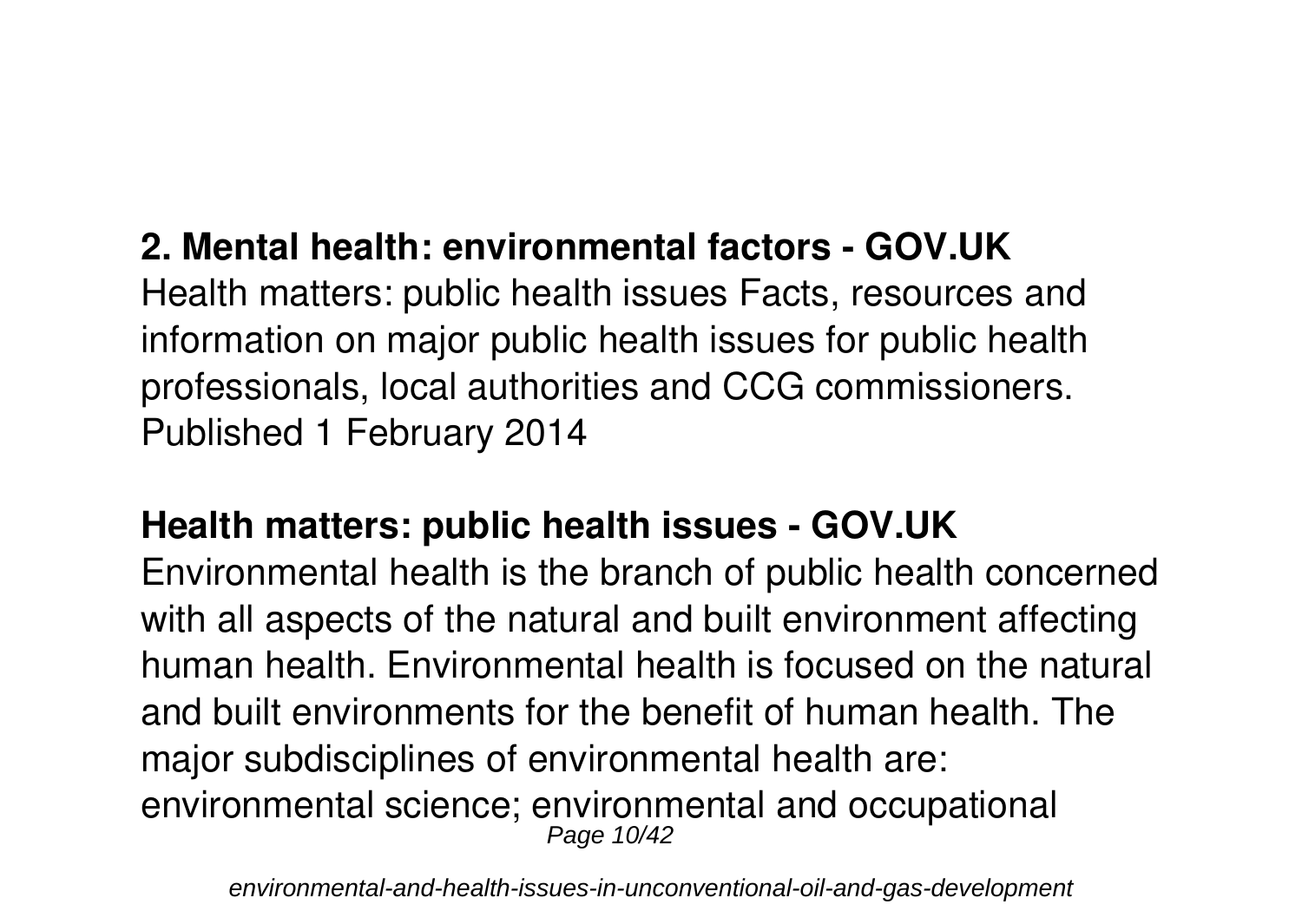medicine, toxicology and epidemiology.

## **Environmental health - Wikipedia**

The National Institute of Environmental Health Sciences (NIEHS) is expanding and accelerating its contributions to scientific knowledge of human health and the environment, and to the health and well-being of people everywhere.

## **Environmental Health Topics**

Environmental Factors and the Burden of Disease in Developing Countries Many of the diseases that are most closely associated with poverty are related to the environment. The World Health Organization estimates that roughly 25 percent of the disease burden in the developing Page 11/42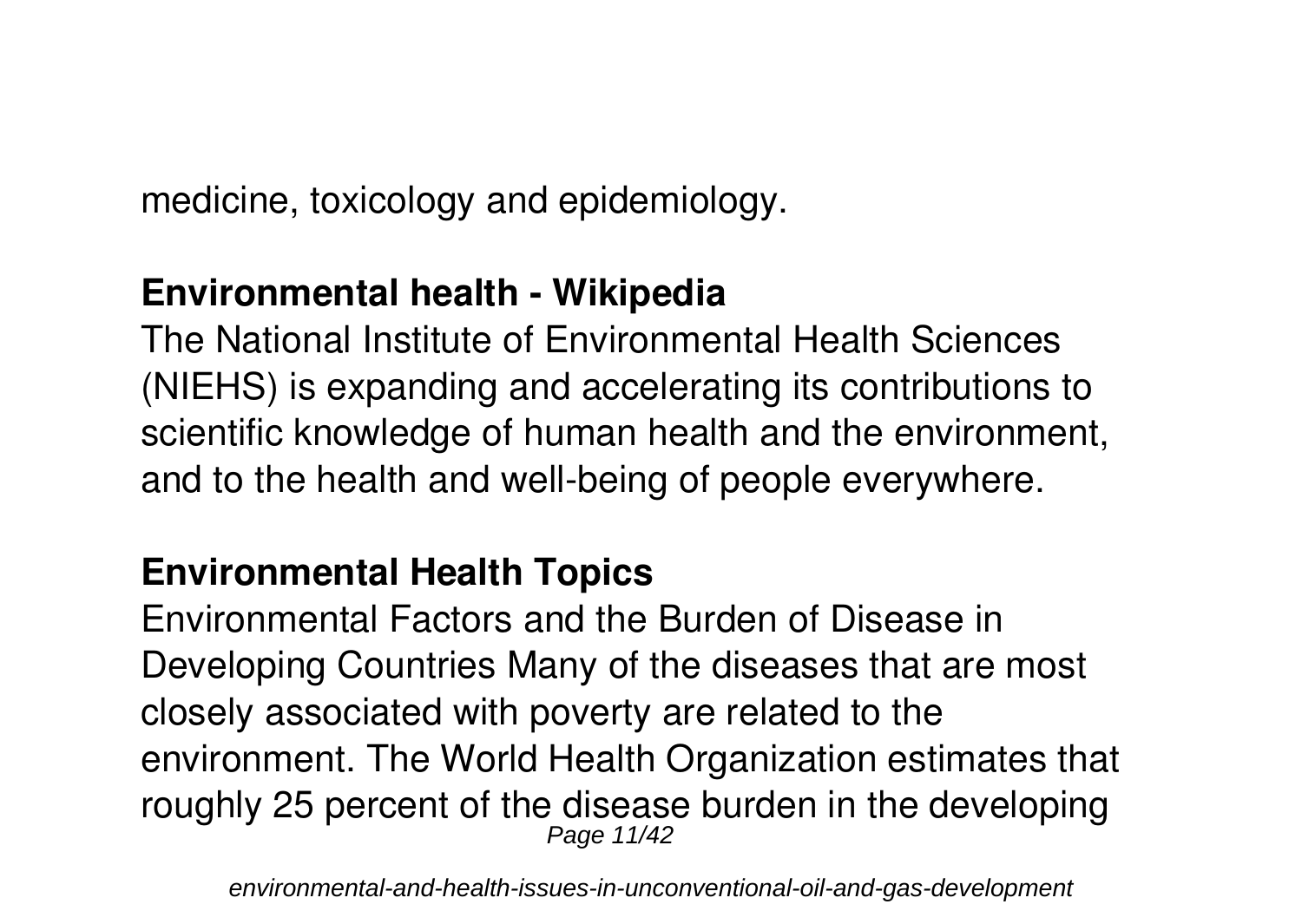world is due to environmental factors.

# **Global Environmental Health and Sustainable Development**

Environmental health is a key part of any comprehensive public health system. The field works to advance policies and programs to reduce chemical and other environmental exposures in air, water, soil and food to protect people and provide communities with healthier environments.

## **Environmental Health - apha.org**

In fact, environmental health is a complex issue as it has a lot of magnitude linked nationally, regionally, and globally. Causes of air, water, and soil contamination extend far Page 12/42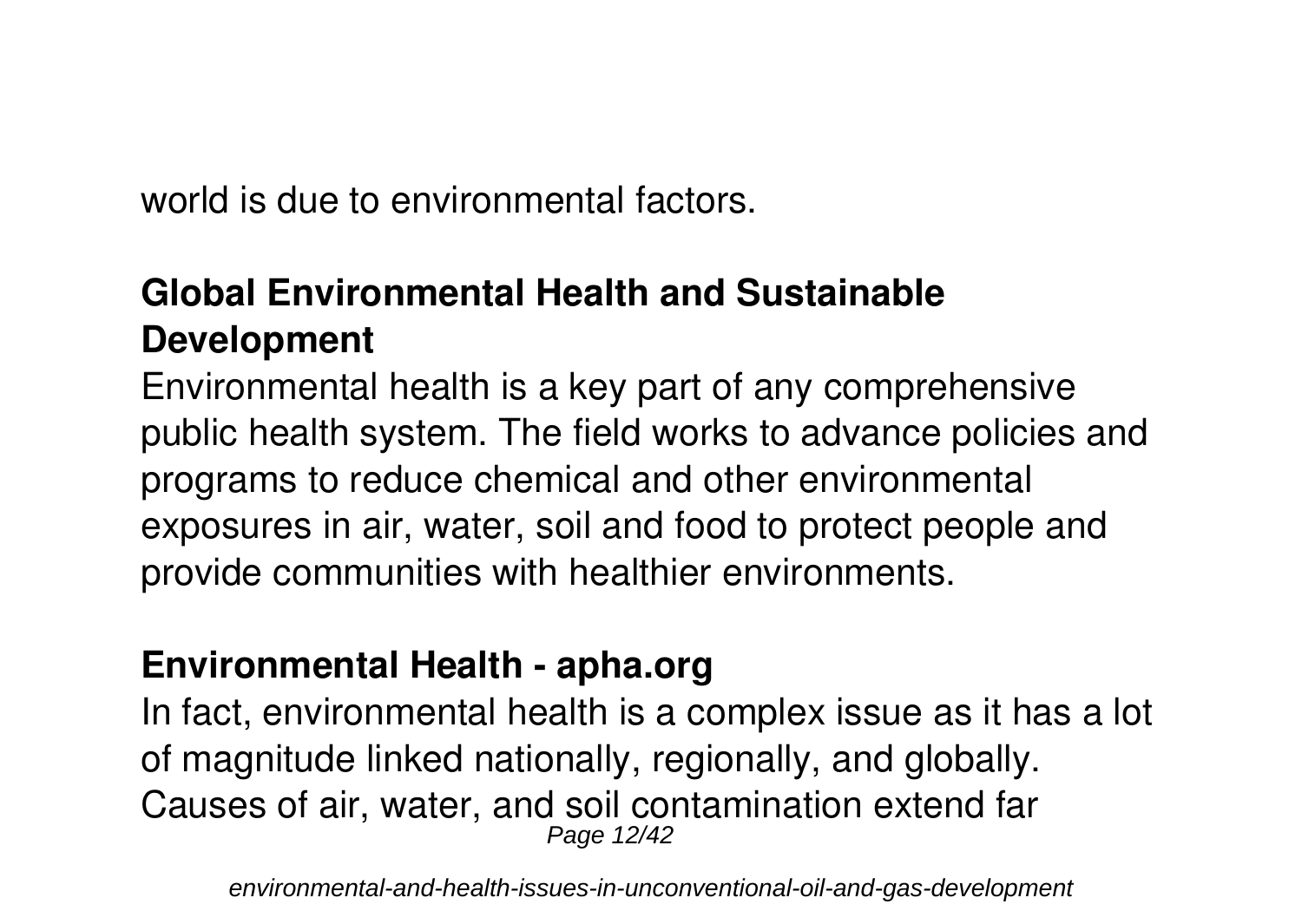beyond the administrative boundaries of local, state, or territory governments, where the majority of environmental health officers practice.

# **Environmental Health - an overview | ScienceDirect Topics**

Environmental and occupational health is affected by chemical, physical, radiological, and biological agents in the air, water, and soil. Health risks include injury, and exposure to toxic radiation, carcinogenic and teratogenic agents, leading to cancer, lung and heart diseases.

# **Environmental Health - an overview | ScienceDirect Topics**

Page 13/42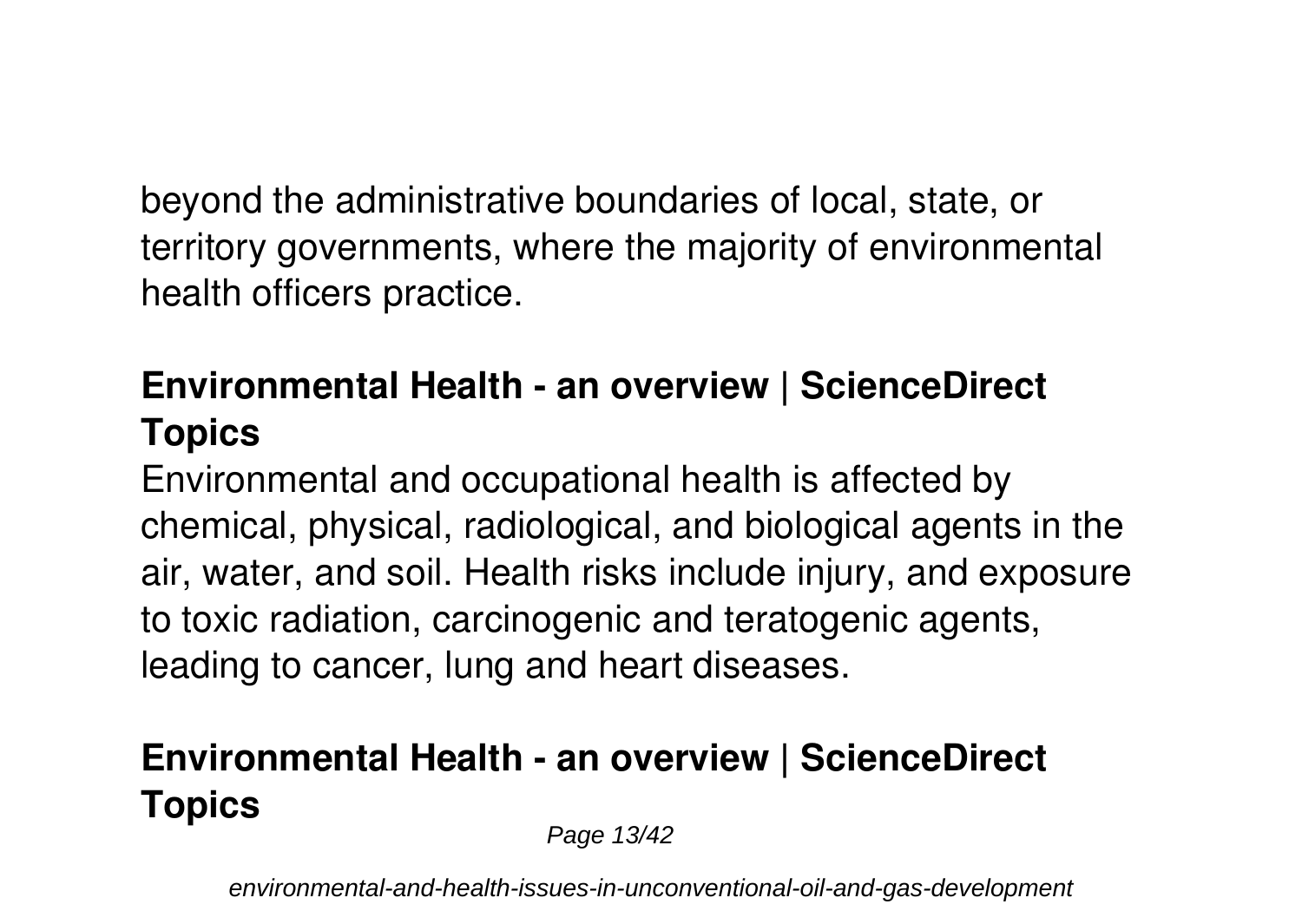Moulds produce allergens (substances that can cause an allergic reaction), irritants and, sometimes, toxic substances. Inhaling or touching mould spores may cause an allergic reaction, such as sneezing, a runny nose, red eyes and skin rash. Moulds can also cause asthma attacks. Causes of damp and mould

### **Can damp and mould affect my health? - NHS**

Definitions of Environmental Health Definition of Environmental Health Environmental health is the science and practice of preventing human injury and illness and promoting well-being by identifying and evaluating environmental sources and hazardous agents and

Page 14/42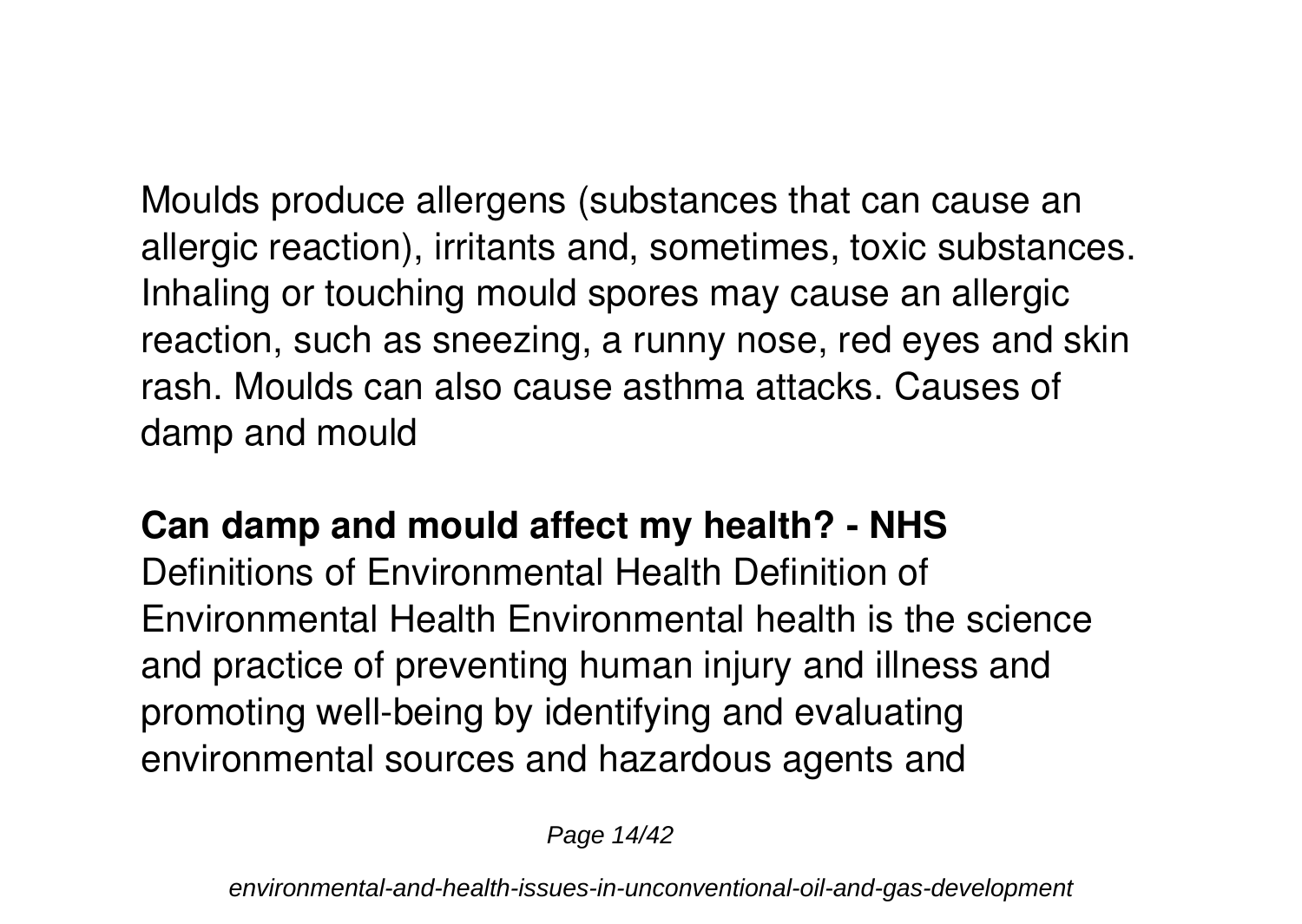*Environmental Factors and the Burden of Disease in Developing Countries Many of the diseases that are most closely associated with poverty are related to the environment. The World Health Organization estimates that roughly 25 percent of the disease burden in the developing world is due to environmental factors.*

*Health matters: public health issues Facts, resources and information on major public health issues for public health professionals, local authorities and CCG commissioners.* Page 15/42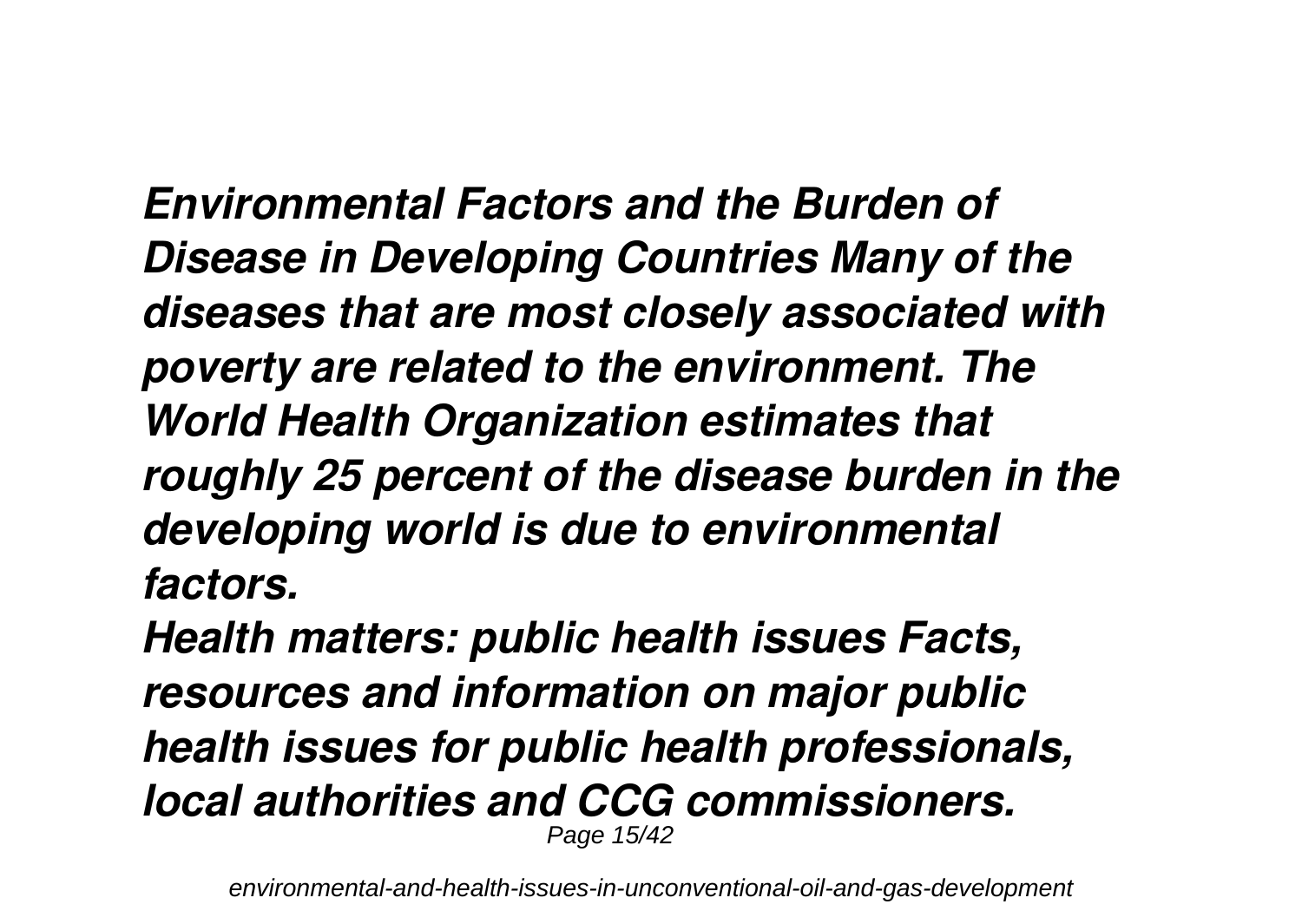*Published 1 February 2014 Environmental and Health Issues in Unconventional Oil and Gas Development offers a series of authoritative perspectives from varied viewpoints on key issues relevant in the use of directional drilling and hydraulic fracturing, providing a timely presentation of requisite information on the implications of these technologies for those connected to unconventional oil and shale gas development. Can damp and mould affect my health? - NHS*

Page 16/42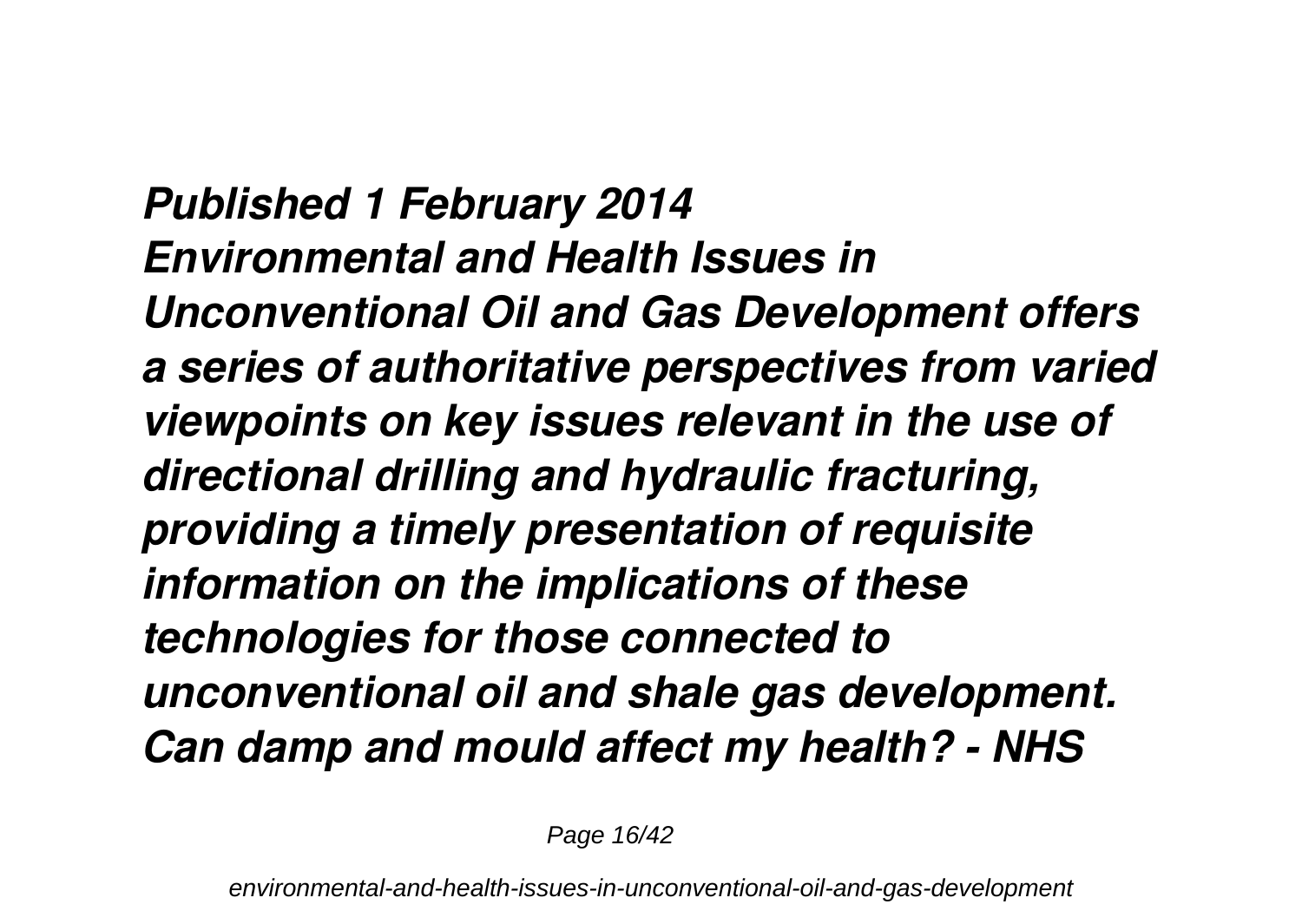**The Link between the Environment and Our Health ...** According to the Center for Health and the Global Environment at Harvard Medical School, climate change over

the coming decades is likely to increase rates of allergies, asthma, heart disease and...

Health and Safety issues - Whilst many VOCs have no adverse effects on health and the environment, some are harmful. Health effects include eye irritation. **Environmental and Health and Safety issues - find out more!**

Environmental health entails grasping the effects of environment and human-made vulnerabilities/ hazards and insulation of human health and environmental systems from these hazards. This involves examining and evaluating the Page 17/42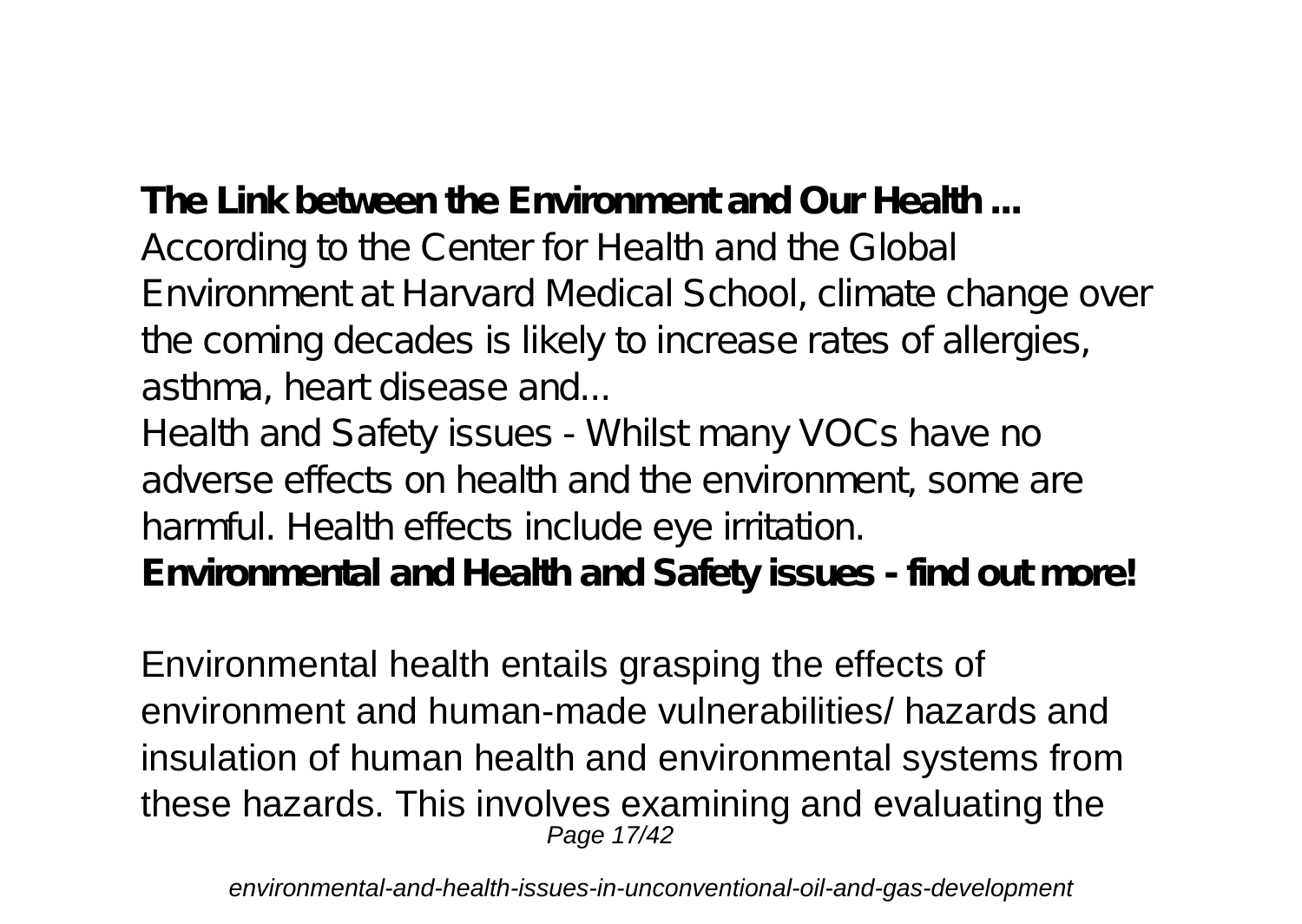effects of chemicals made by humans to human health or wildlife and how the ecological systems impacts spread of illnesses. It can include everything from managing the use of pesticides to the quality of drywall used in construction. Environmental health is a key part of any comprehensive public health system. The field works to advance policies and programs to reduce chemical and other environmental exposures in air, water, soil and food to protect people and provide communities with healthier environments. The National Institute of Environmental Health Sciences (NIEHS) is expanding and accelerating its contributions to scientific knowledge of human health and the environment, and to the health and well-being of people everywhere. **What are the Most Common Environmental Health** Page 18/42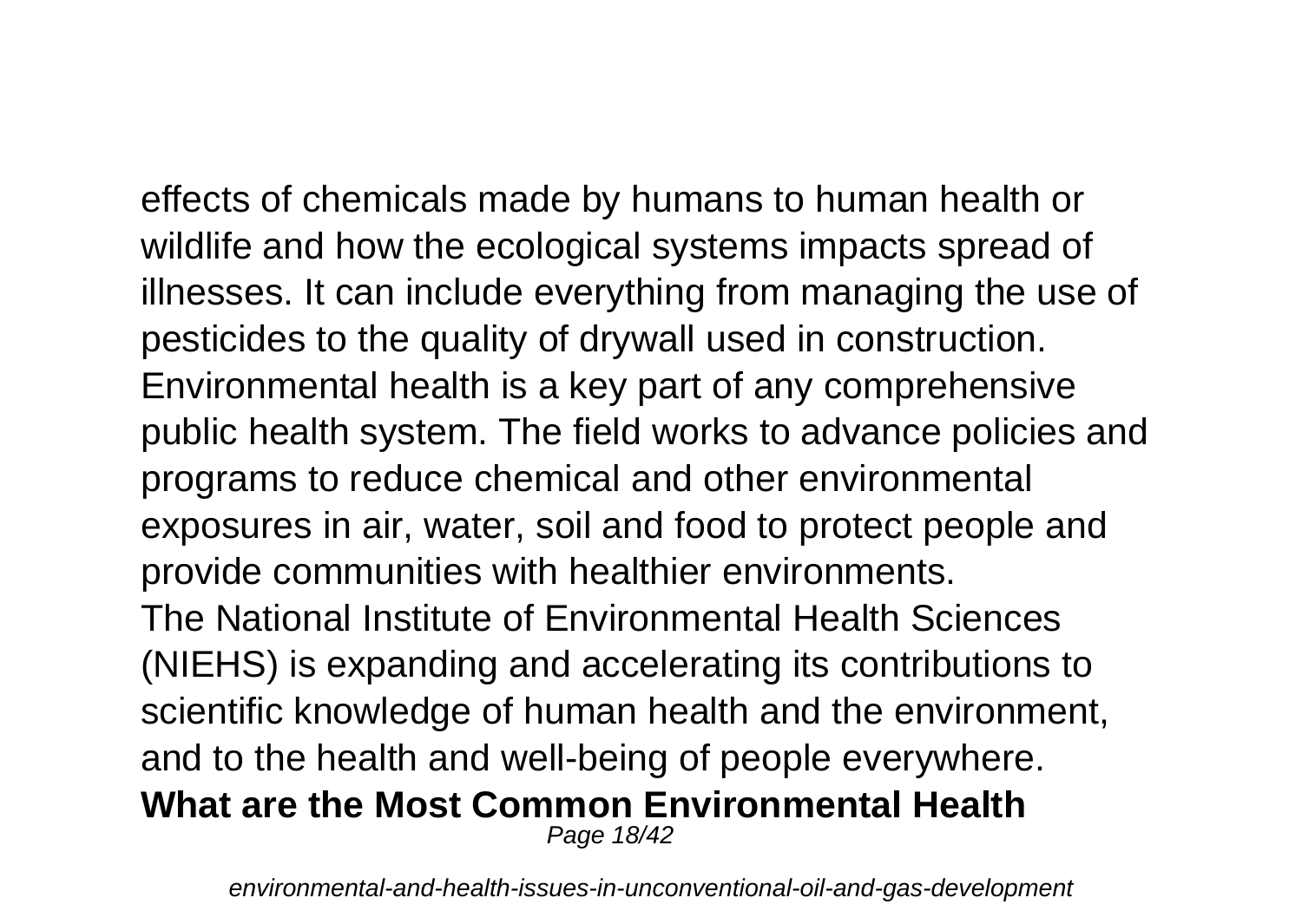#### **Issues?**

**More than three million children under the age of five die each year from environment-related causes, such as polluted indoor and outdoor air, contaminated water and lack of adequate sanitation. WHO's programmes and initiatives on water and sanitation, vector-borne diseases, indoor air pollution, chemical safety, transport, ultraviolet radiation, nutrition, occupational health, food safety and injury prevention all address issues critical to improving environmental health. Environmental Health - an overview | ScienceDirect Topics**

Page 19/42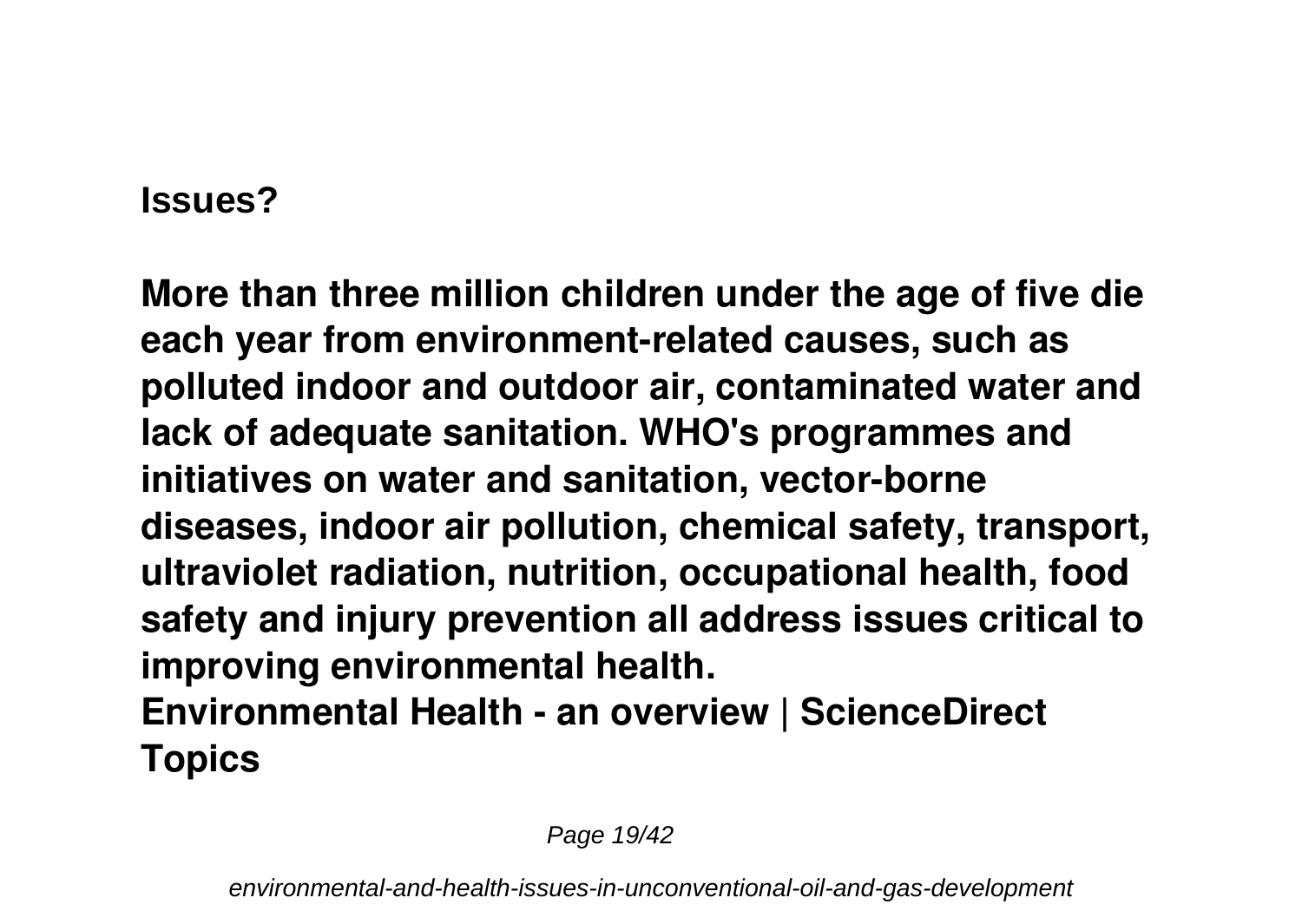**Public Health – Environment and Health: By Alan Abelsohn M.D.** *Beyond the Data – Tracking Environmental Health Data for Public Health Decision Making* **Why Are Environmental Health Services So Important?**

**The role of Environmental Health Practitioners: Dr. Selva MudalyWhat is Environmental Health? Your health is governed by your Environment | Prof. BM Hegde | TEDxIITHyderabad Environmental Issues \u0026 Health Effects | Environment | Shankar IAS Book | English | UPSC | GetintoIAS WHO: Preventing disease through healthy environments Environmental Health: Book Hub Presents-Issues and Ideas with Dr. Thomas M. Lister National Center for Environmental Health (NCEH)***Health* Page 20/42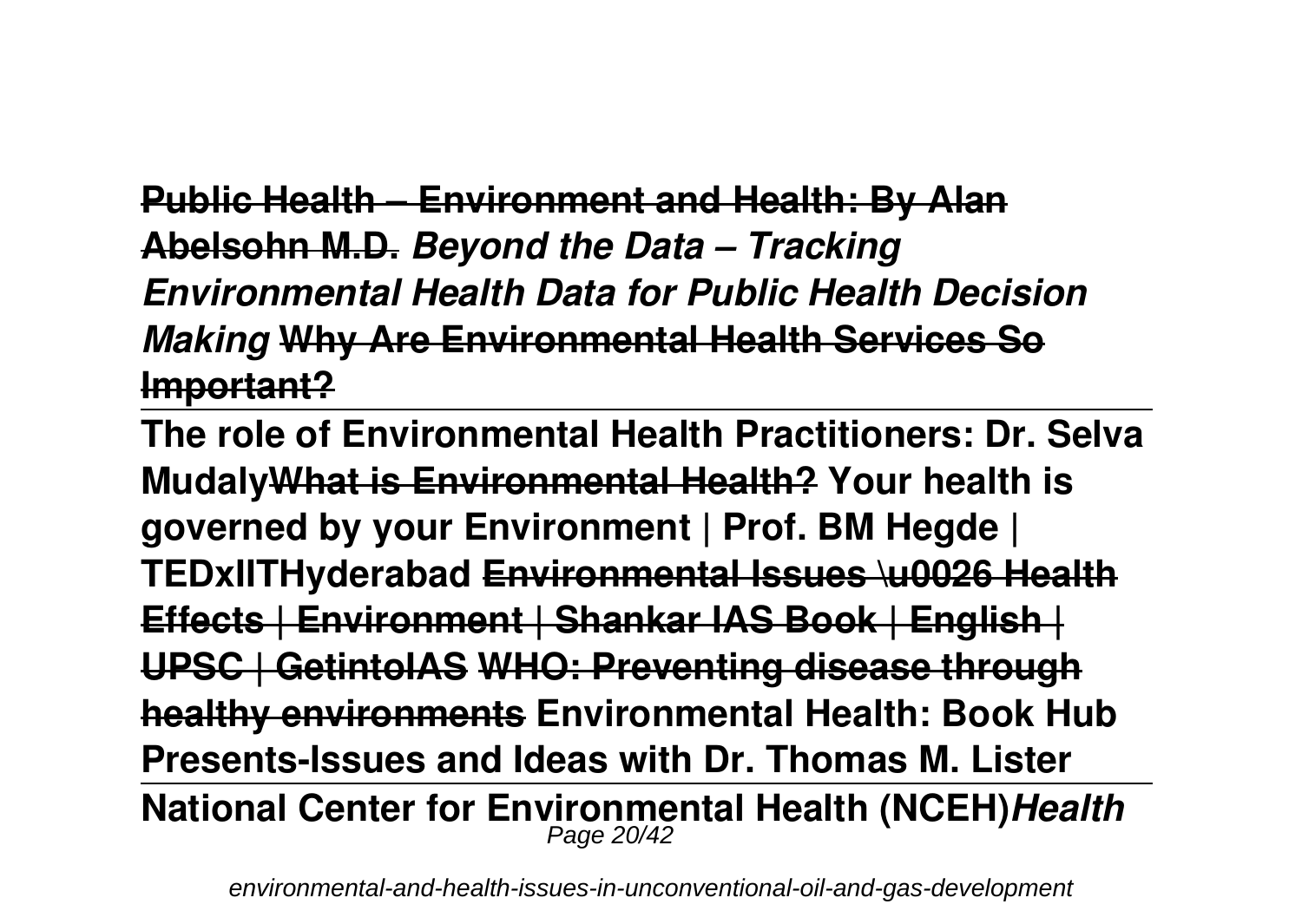*Behavior: How the Environment Impacts Us - Lisa Kazbour* **Introduction to Environment Health** *10 Major Current Environmental Problems* **How does your diet affect the environment?** *Importance of environment Environmental Health Inspector-The Best Science Job in America (produced by SF Department of Health)* **What is Environmental Health? UN Environment - Healthy Environment, Healthy People Keep our environment healthy. The air we breathe: Mark Turrell at TEDxBerlin Tracking Environmental Health Data for Public Health Decision Making**

**America's Biggest Issues: EnvironmentEffects of Transportation on the Environment, Public Health, and Social Justice What is Public Health?? What is** Page 21/42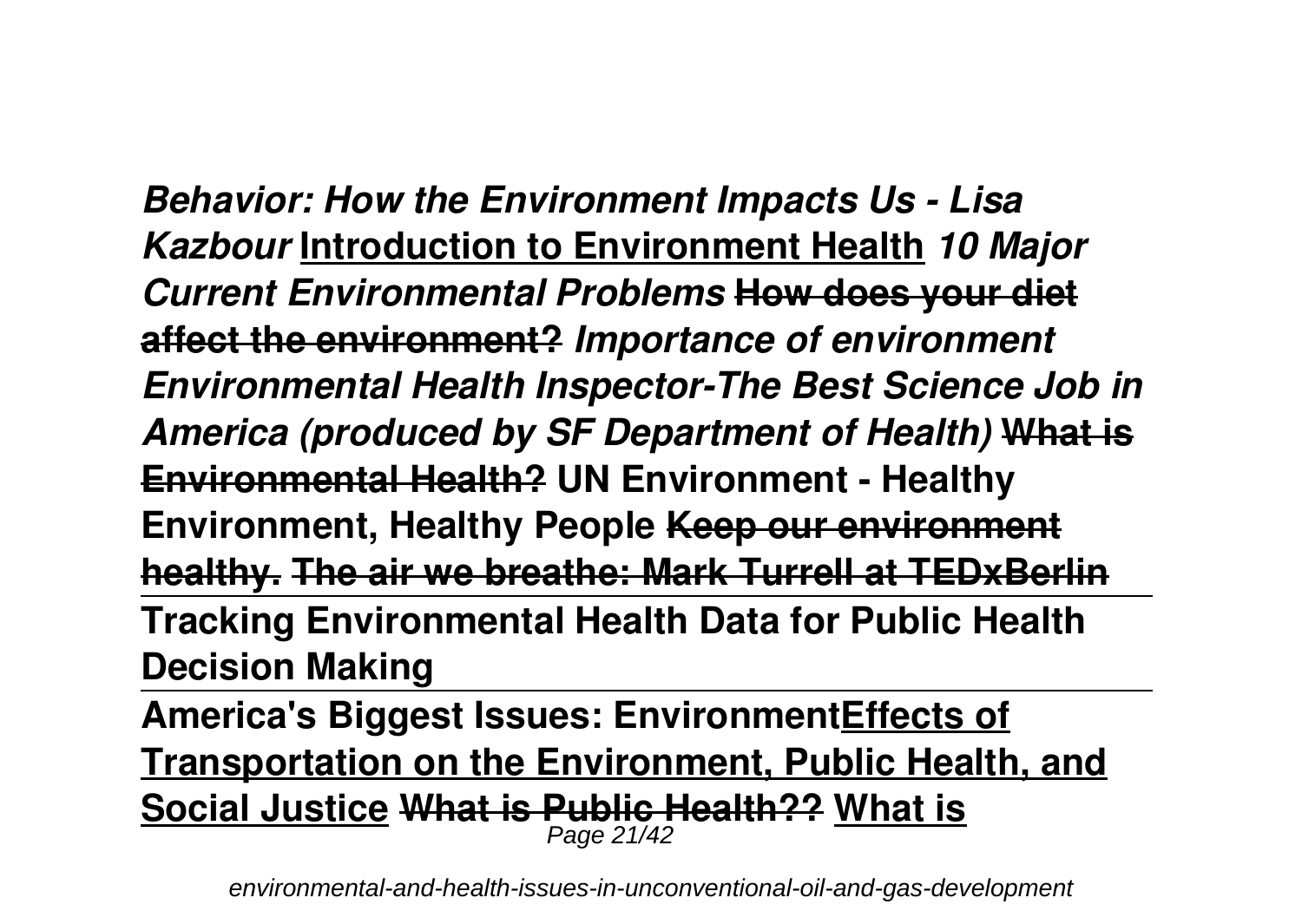**Environmental Health Science, and why should you care? | Andrew Maynard Environmental Health: Air Pollution, COVID-19 \u0026 Health Disparities Air pollution – a major global public health issue Engels at 200 Environmental And Health Issues In Environmental health is one of the largest fields within public health because of the myriad ways external forces can impact how we eat, live, and grow. These forces can be about addressing our natural environment (as in the case for clean water or sanitation), but they can also be the consequence of human beings' actions—including societal norms.**

#### **Environmental Health and How it Can Effect Your Health** Page 22/42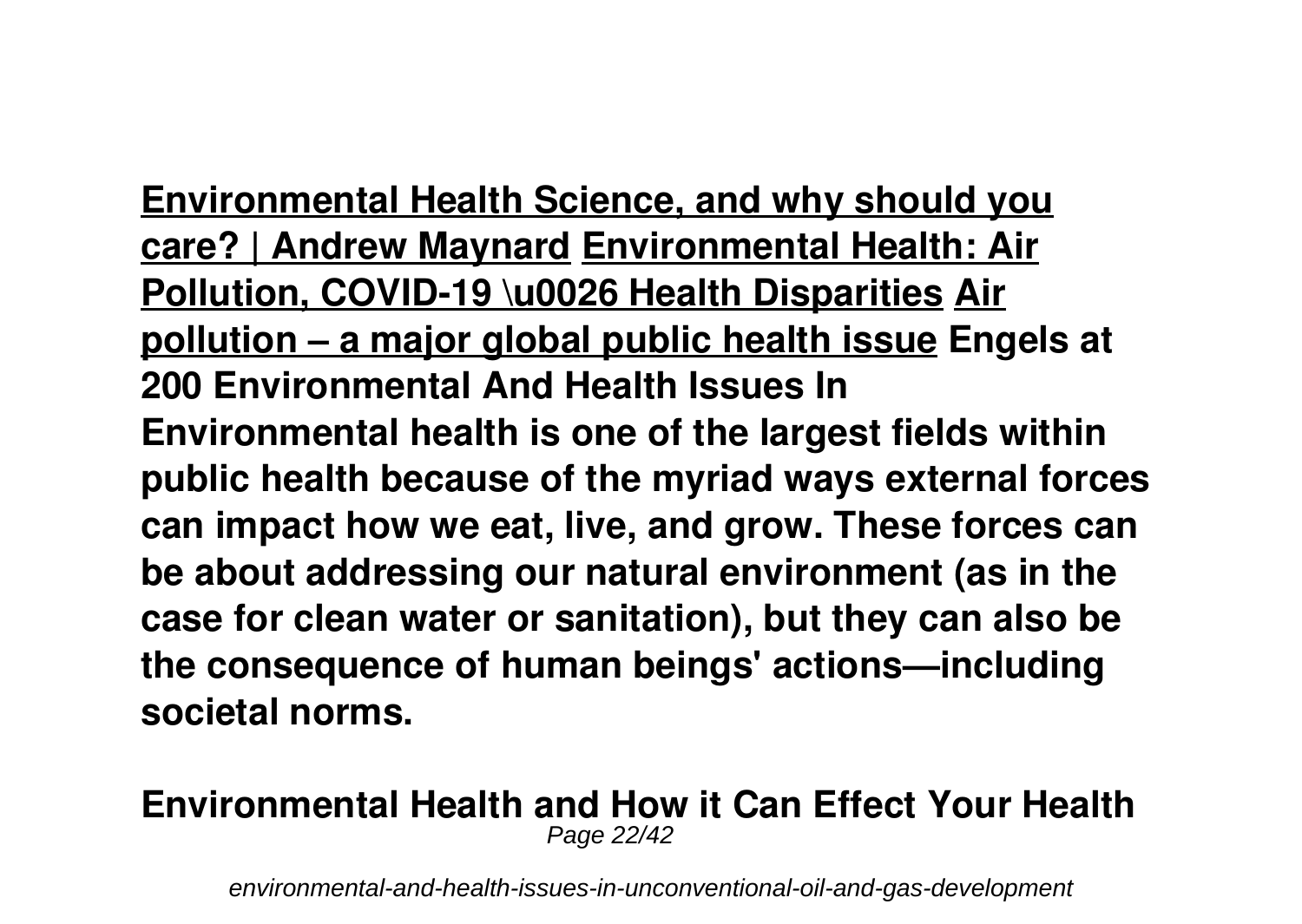**Environmental health entails grasping the effects of environment and human-made vulnerabilities/ hazards and insulation of human health and environmental systems from these hazards. This involves examining and evaluating the effects of chemicals made by humans to human health or wildlife and how the ecological systems impacts spread of illnesses. It can include everything from managing the use of pesticides to the quality of drywall used in construction.**

**What is Environmental Health and Critical Issues Related**

**...**

#### **Health and Safety issues - Whilst many VOCs have no adverse effects on health and the environment, some are** Page 23/42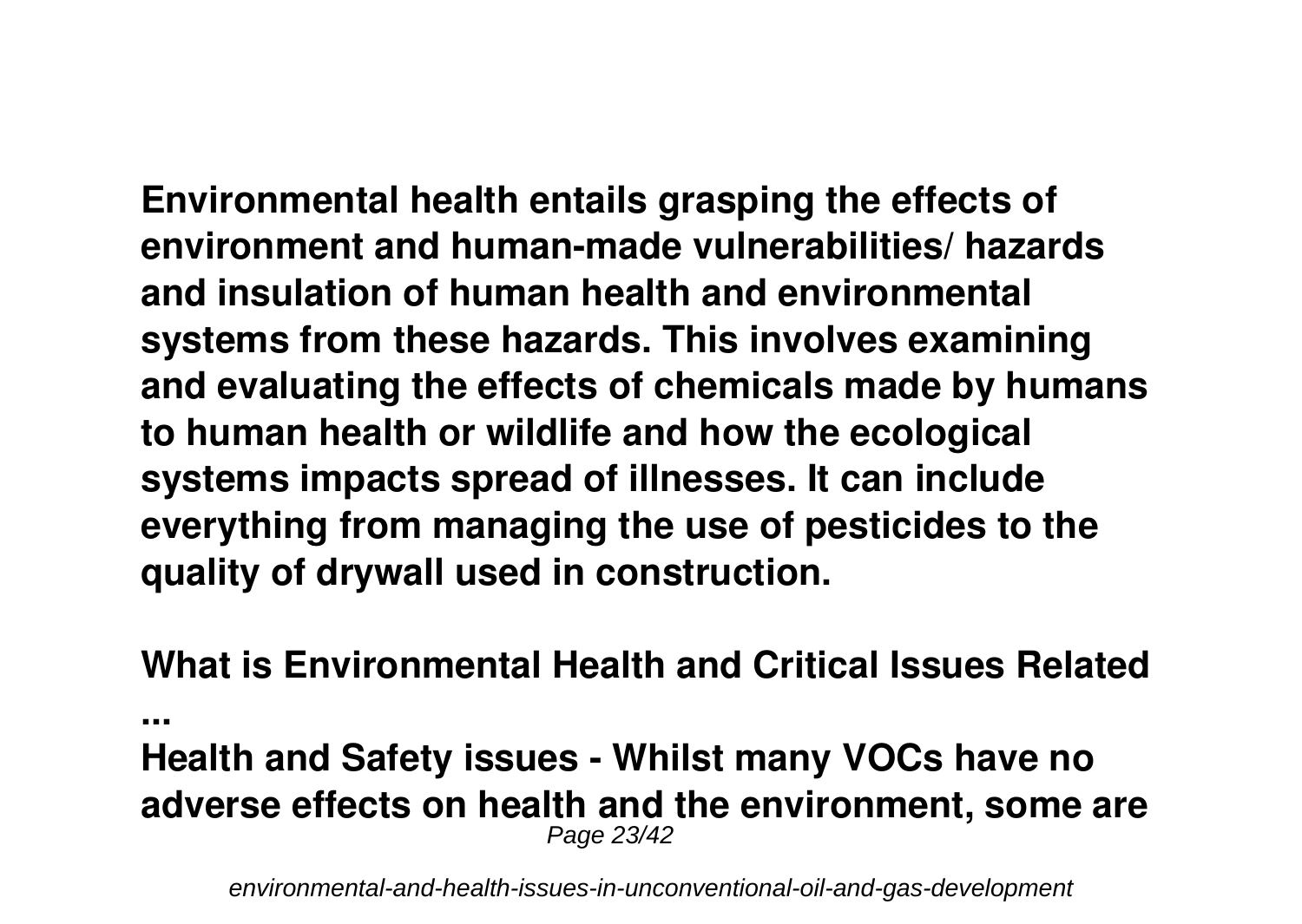**harmful. Health effects include eye irritation.**

**Environmental and Health and Safety issues - find out more!**

**Others common health issues that may be linked to the environment include cancer, brain disorders and tumors, social disorders, an hyperactivity and other behavioral problems. Lead could be in water from the faucet. These environmental health issues affect the public health because the cause for many illnesses related to environmental hazards overlap. Many of the same contaminants are found in the air, soil, and water, so pinpointing a definitive reason for the associated medical conditions ...**

Page 24/42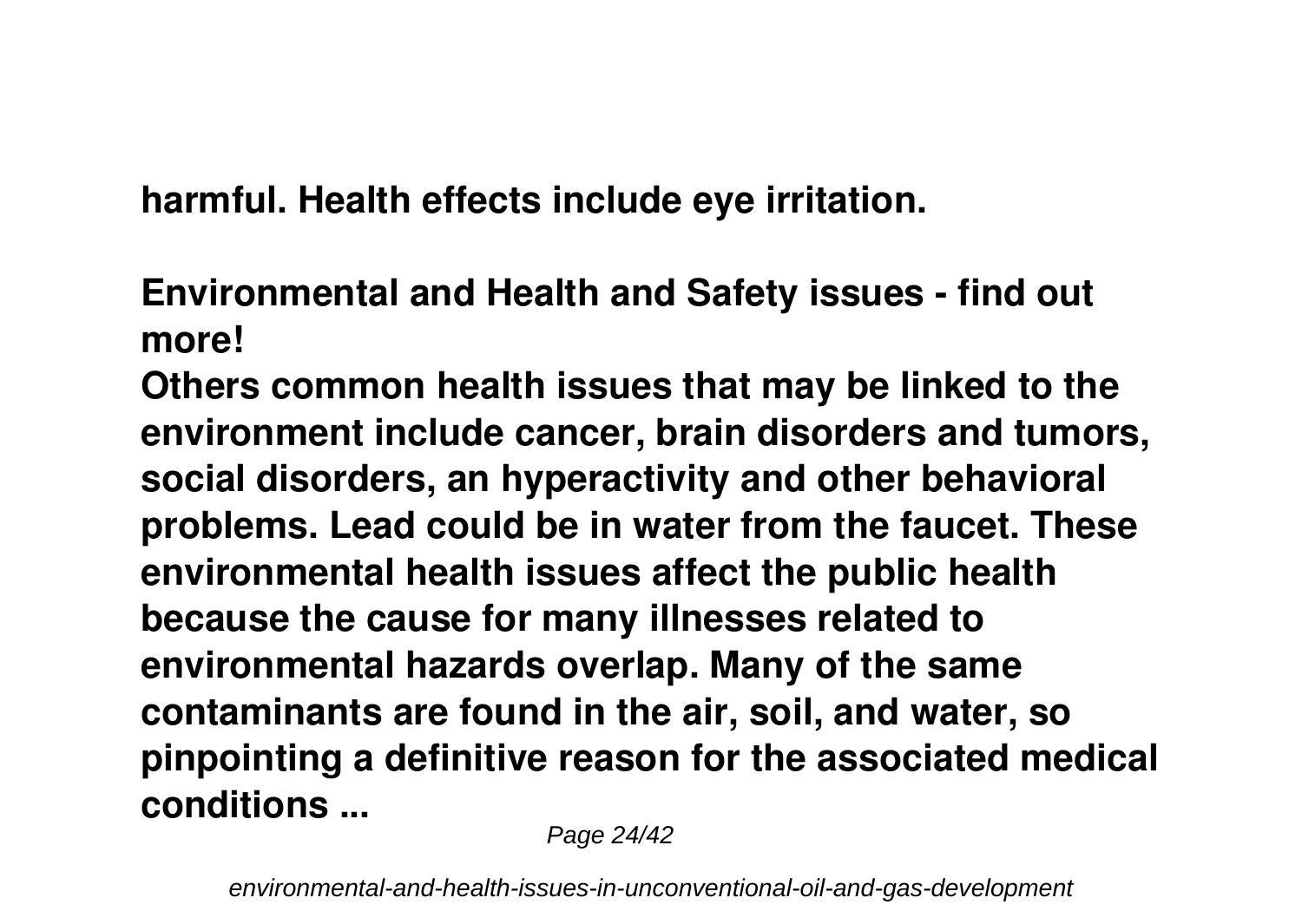**What are the Most Common Environmental Health Issues?**

**More than three million children under the age of five die each year from environment-related causes, such as polluted indoor and outdoor air, contaminated water and lack of adequate sanitation. WHO's programmes and initiatives on water and sanitation, vector-borne diseases, indoor air pollution, chemical safety, transport, ultraviolet radiation, nutrition, occupational health, food safety and injury prevention all address issues critical to improving environmental health.**

## **WHO | Environmental health issues**

Page 25/42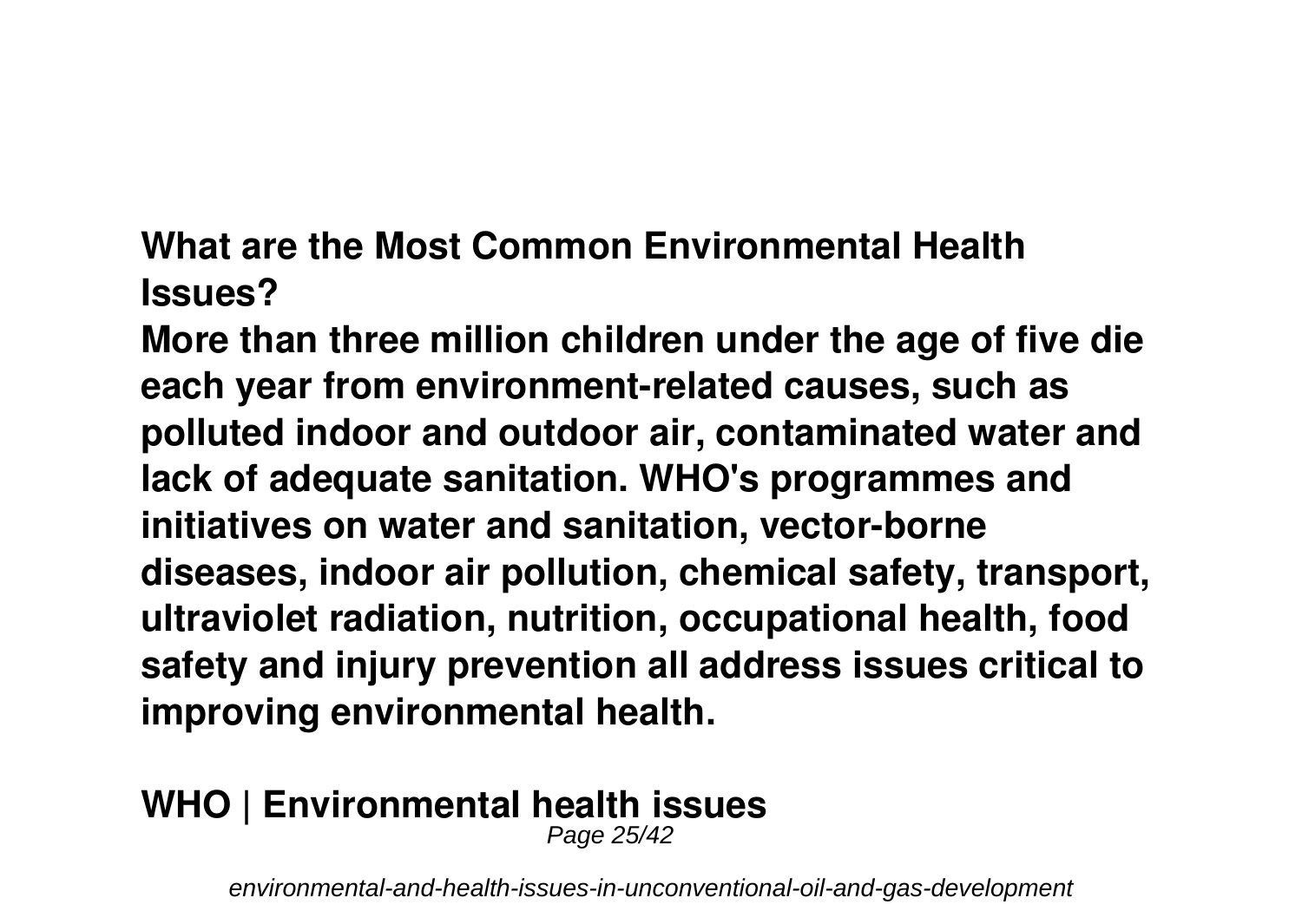**Environmental and Health Issues in Unconventional Oil and Gas Development offers a series of authoritative perspectives from varied viewpoints on key issues relevant in the use of directional drilling and hydraulic fracturing, providing a timely presentation of requisite information on the implications of these technologies for those connected to unconventional oil and shale gas development.**

**Environmental and Health Issues in Unconventional Oil and ...**

**According to the Center for Health and the Global Environment at Harvard Medical School, climate change over the coming decades is likely to increase rates of** Page 26/42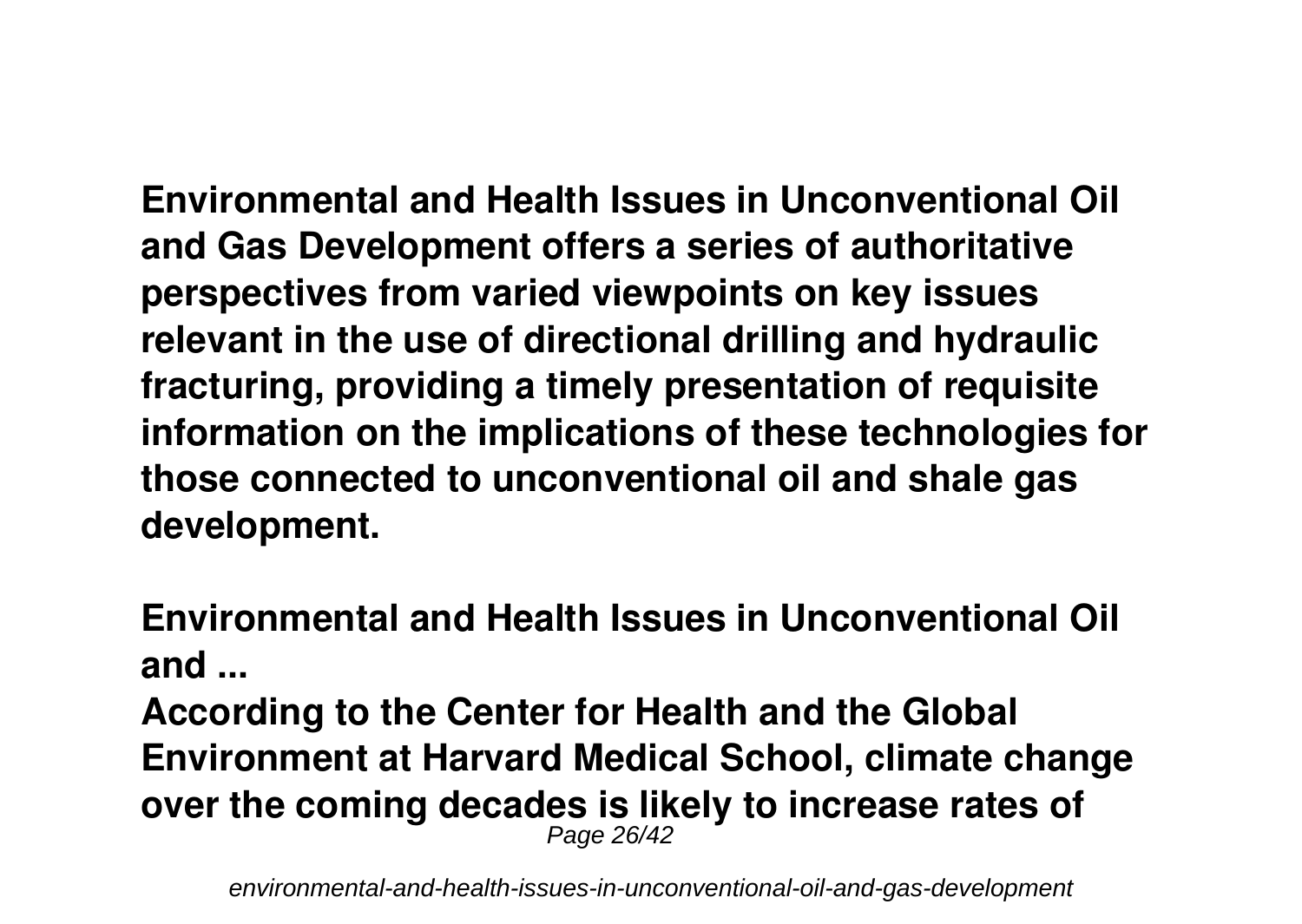**allergies, asthma, heart disease and...**

**The Link between the Environment and Our Health ... From Wikipedia, the free encyclopedia This is an alphabetical list of environmental issues, harmful aspects of human activity on the biophysical environment. They are loosely divided into causes, effects and mitigation, noting that effects are interconnected and can cause new effects.**

**List of environmental issues - Wikipedia Mental health problems among people experiencing homelessness are more prevalent than in the general population, ... cultural and environmental conditions in** Page 27/42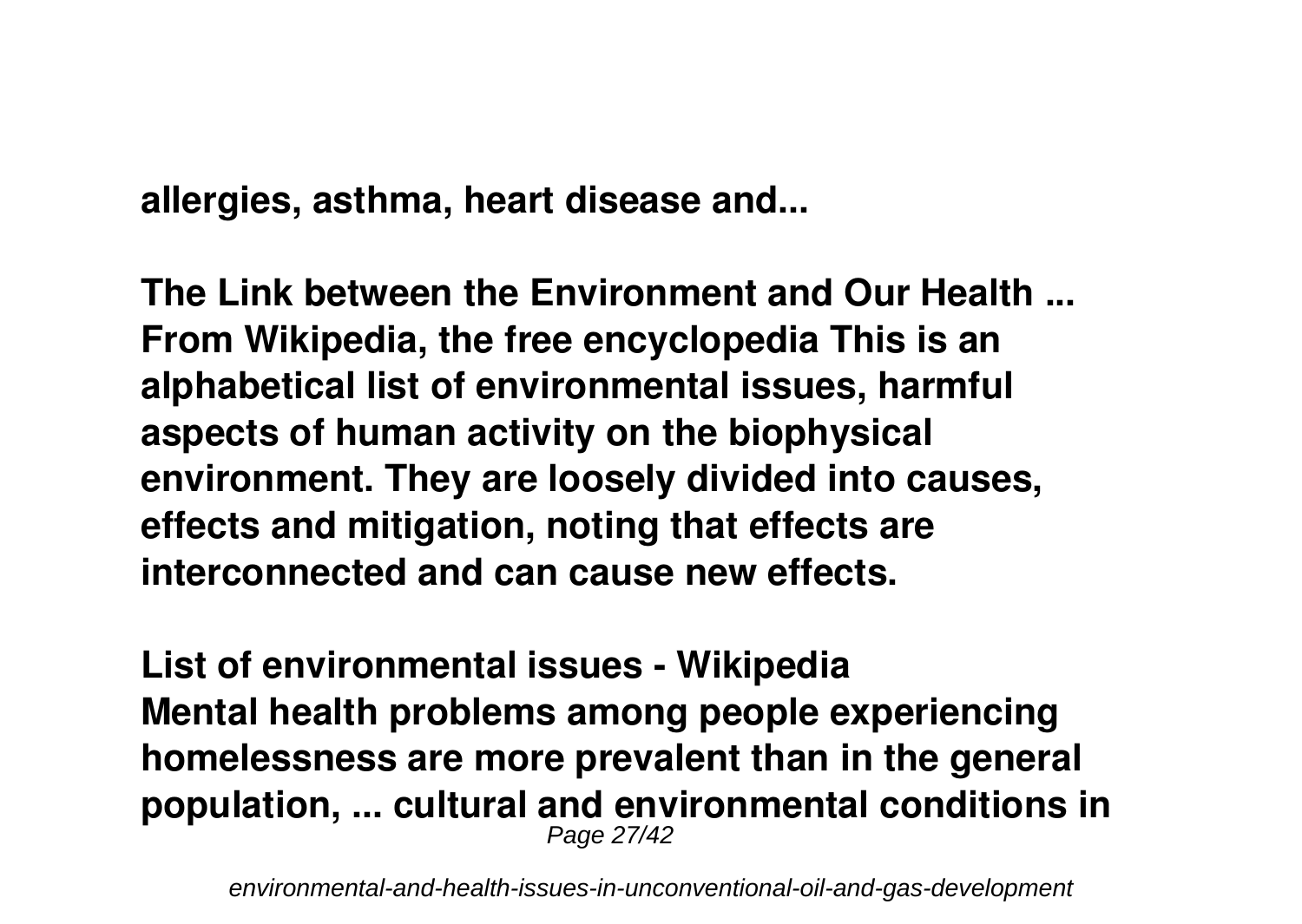**which they live.**

**2. Mental health: environmental factors - GOV.UK Health matters: public health issues Facts, resources and information on major public health issues for public health professionals, local authorities and CCG commissioners. Published 1 February 2014**

**Health matters: public health issues - GOV.UK Environmental health is the branch of public health concerned with all aspects of the natural and built environment affecting human health. Environmental health is focused on the natural and built environments for the benefit of human health. The major subdisciplines** Page 28/42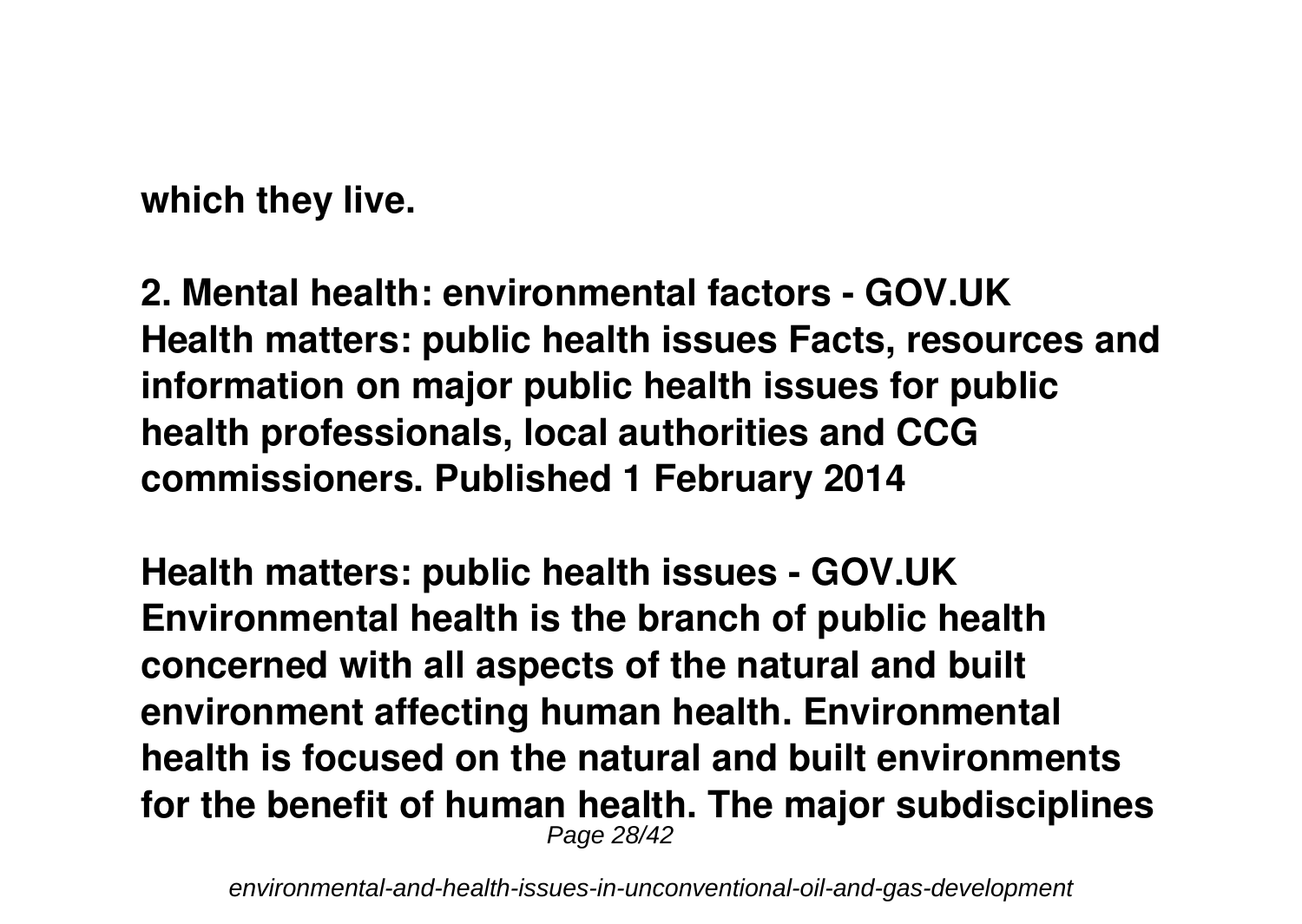**of environmental health are: environmental science; environmental and occupational medicine, toxicology and epidemiology.**

**Environmental health - Wikipedia The National Institute of Environmental Health Sciences (NIEHS) is expanding and accelerating its contributions to scientific knowledge of human health and the environment, and to the health and well-being of people everywhere.**

#### **Environmental Health Topics Environmental Factors and the Burden of Disease in Developing Countries Many of the diseases that are most** Page 29/42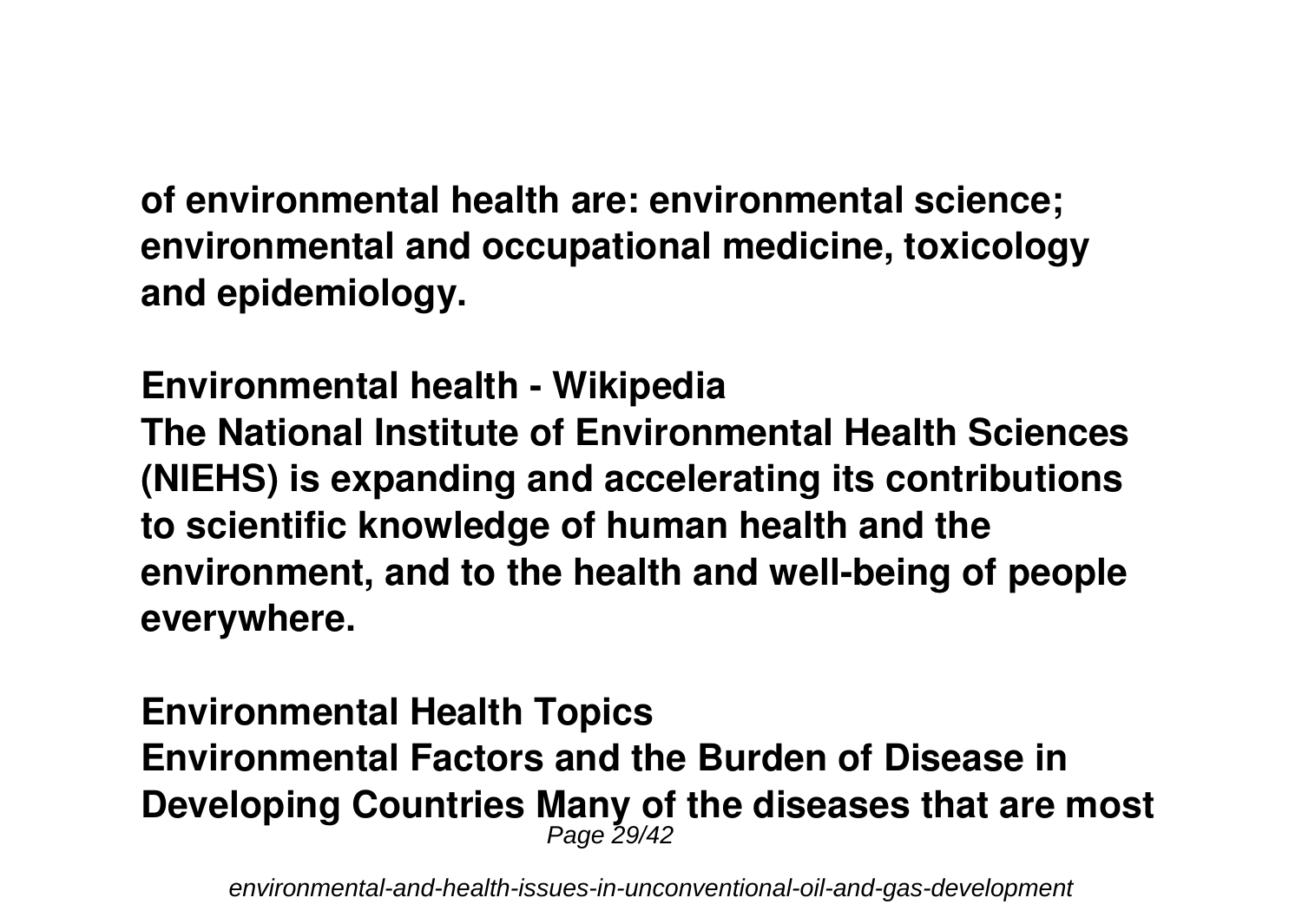**closely associated with poverty are related to the environment. The World Health Organization estimates that roughly 25 percent of the disease burden in the developing world is due to environmental factors.**

**Global Environmental Health and Sustainable**

**Development**

**Environmental health is a key part of any comprehensive public health system. The field works to advance policies and programs to reduce chemical and other environmental exposures in air, water, soil and food to protect people and provide communities with healthier environments.**

Page 30/42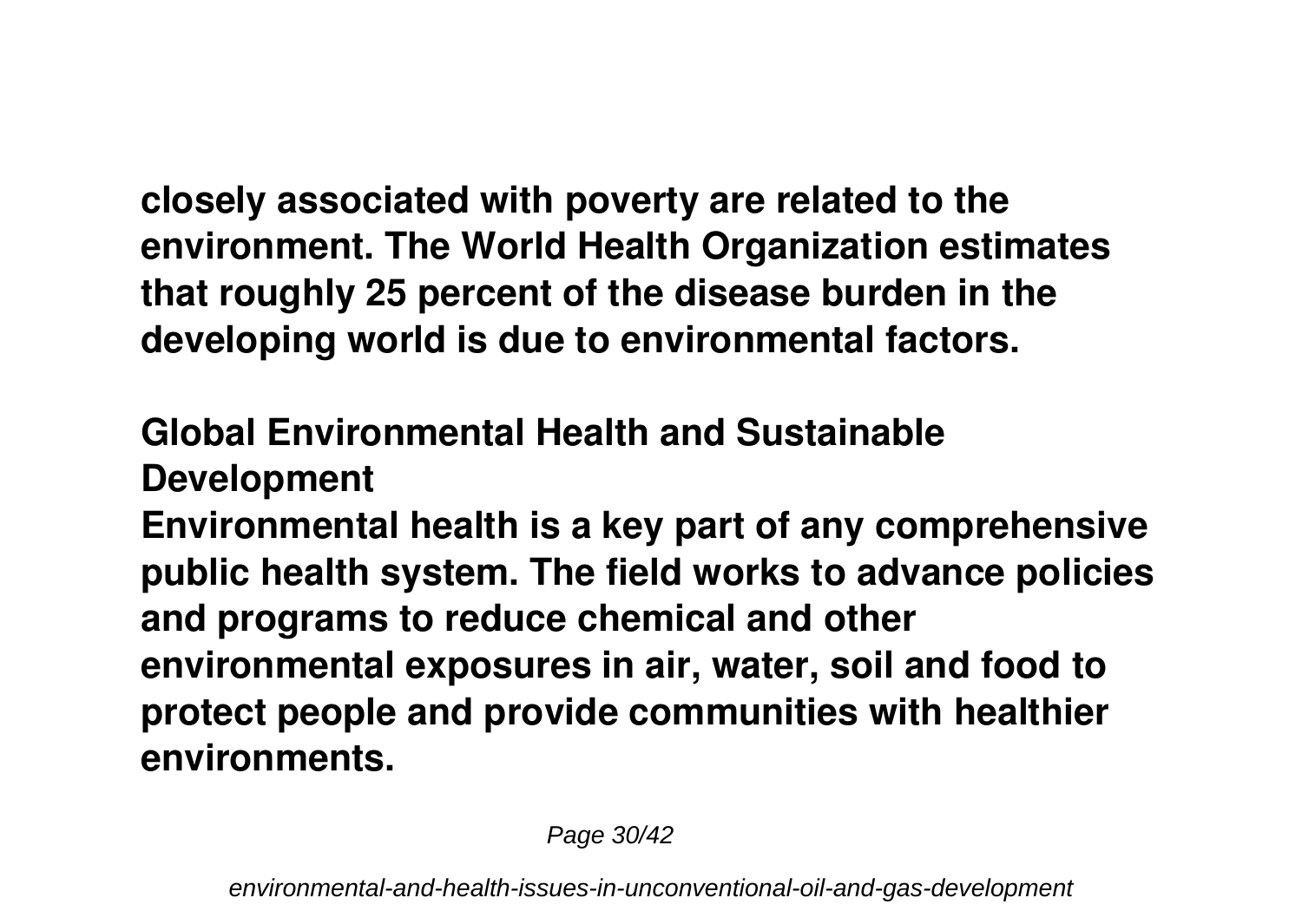**Environmental Health - apha.org In fact, environmental health is a complex issue as it has a lot of magnitude linked nationally, regionally, and globally. Causes of air, water, and soil contamination extend far beyond the administrative boundaries of local, state, or territory governments, where the majority of environmental health officers practice.**

## **Environmental Health - an overview | ScienceDirect Topics**

**Environmental and occupational health is affected by chemical, physical, radiological, and biological agents in the air, water, and soil. Health risks include injury, and exposure to toxic radiation, carcinogenic and teratogenic** Page 31/42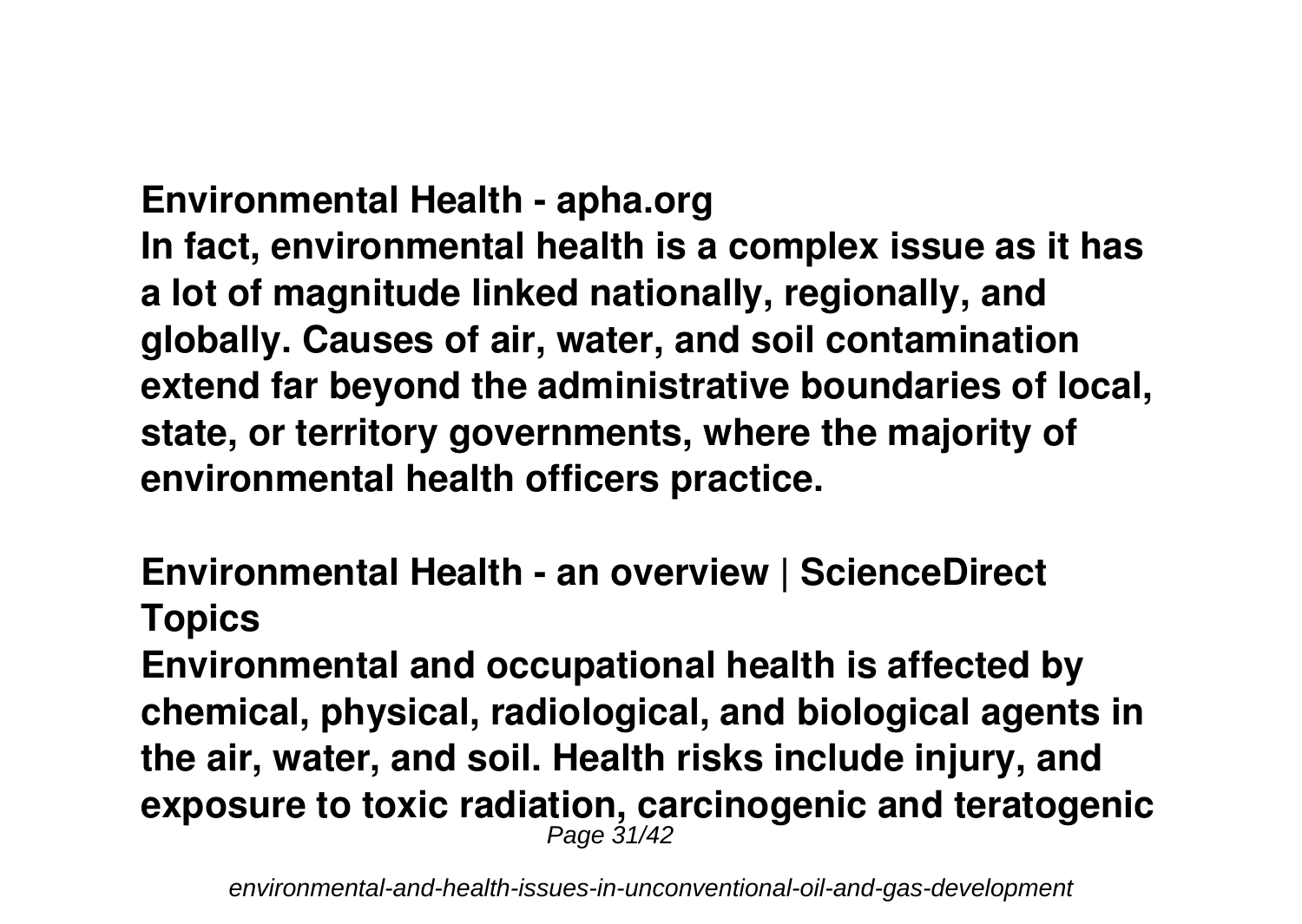**agents, leading to cancer, lung and heart diseases.**

**Environmental Health - an overview | ScienceDirect Topics**

**Moulds produce allergens (substances that can cause an allergic reaction), irritants and, sometimes, toxic substances. Inhaling or touching mould spores may cause an allergic reaction, such as sneezing, a runny nose, red eyes and skin rash. Moulds can also cause asthma attacks. Causes of damp and mould**

**Can damp and mould affect my health? - NHS Definitions of Environmental Health Definition of Environmental Health Environmental health is the** Page 32/42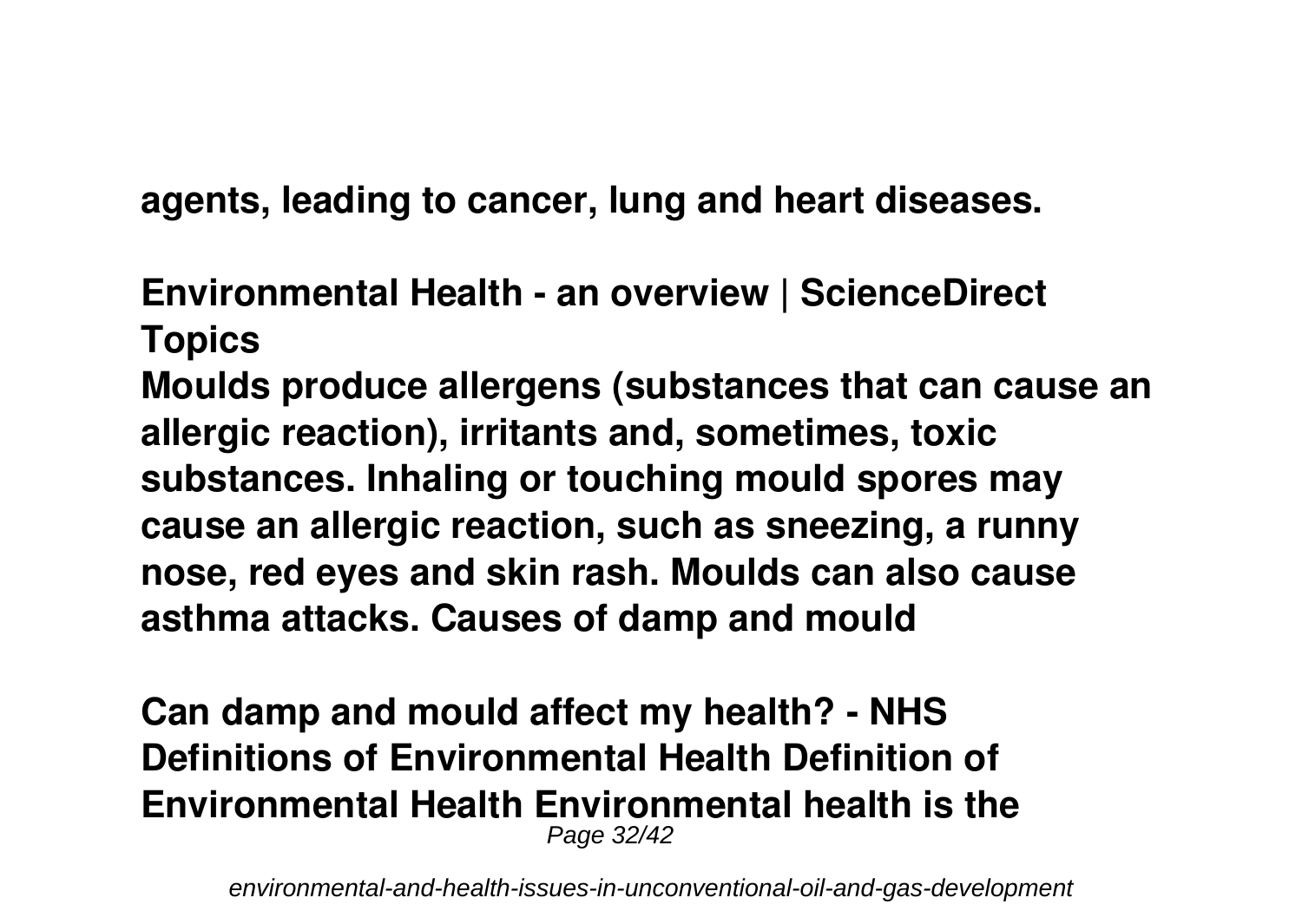**science and practice of preventing human injury and illness and promoting well-being by identifying and evaluating environmental sources and hazardous agents and**

# **Environmental Health and How it Can Effect Your Health Environmental health is one of the largest fields within public health because of the myriad ways**

Page 33/42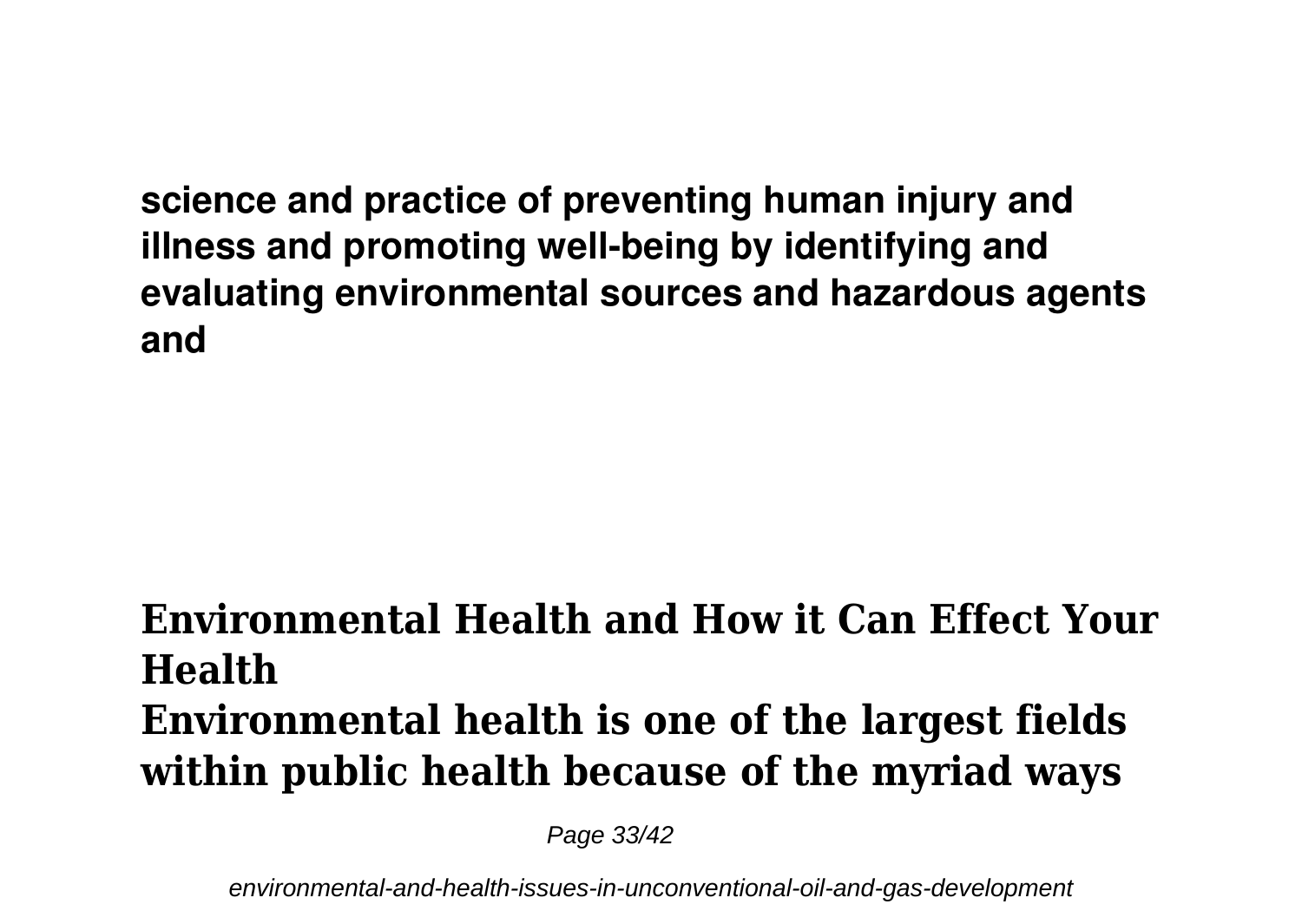**external forces can impact how we eat, live, and grow. These forces can be about addressing our natural environment (as in the case for clean water or sanitation), but they can also be the consequence of human beings' actions—including societal norms.**

**In fact, environmental health is a complex issue as it has a lot of magnitude linked nationally, regionally, and globally. Causes of air, water, and soil contamination extend far beyond the administrative boundaries of local, state, or territory governments, where the majority of** Page 34/42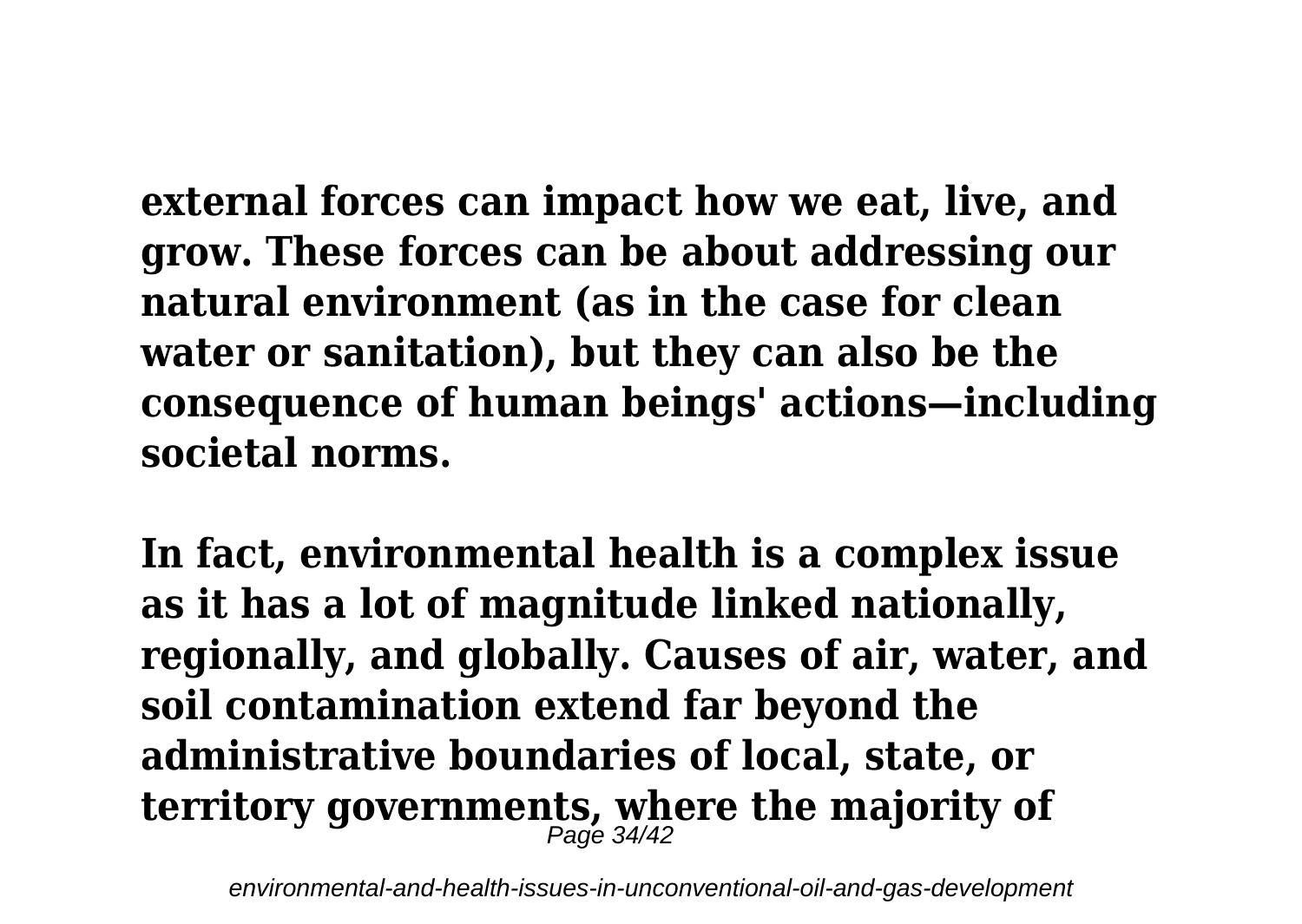# **environmental health officers practice.**

# **Environmental Health Topics**

Mental health problems among people experiencing homelessness are more prevalent than in the general population, ... cultural and environmental conditions in which they live.

Moulds produce allergens (substances that can cause an allergic reaction), irritants and, sometimes, toxic substances. Inhaling or touching mould spores may cause an allergic reaction, such as sneezing, a runny nose, red eyes and skin rash. Moulds can also cause asthma attacks. Causes of damp and mould Page 35/42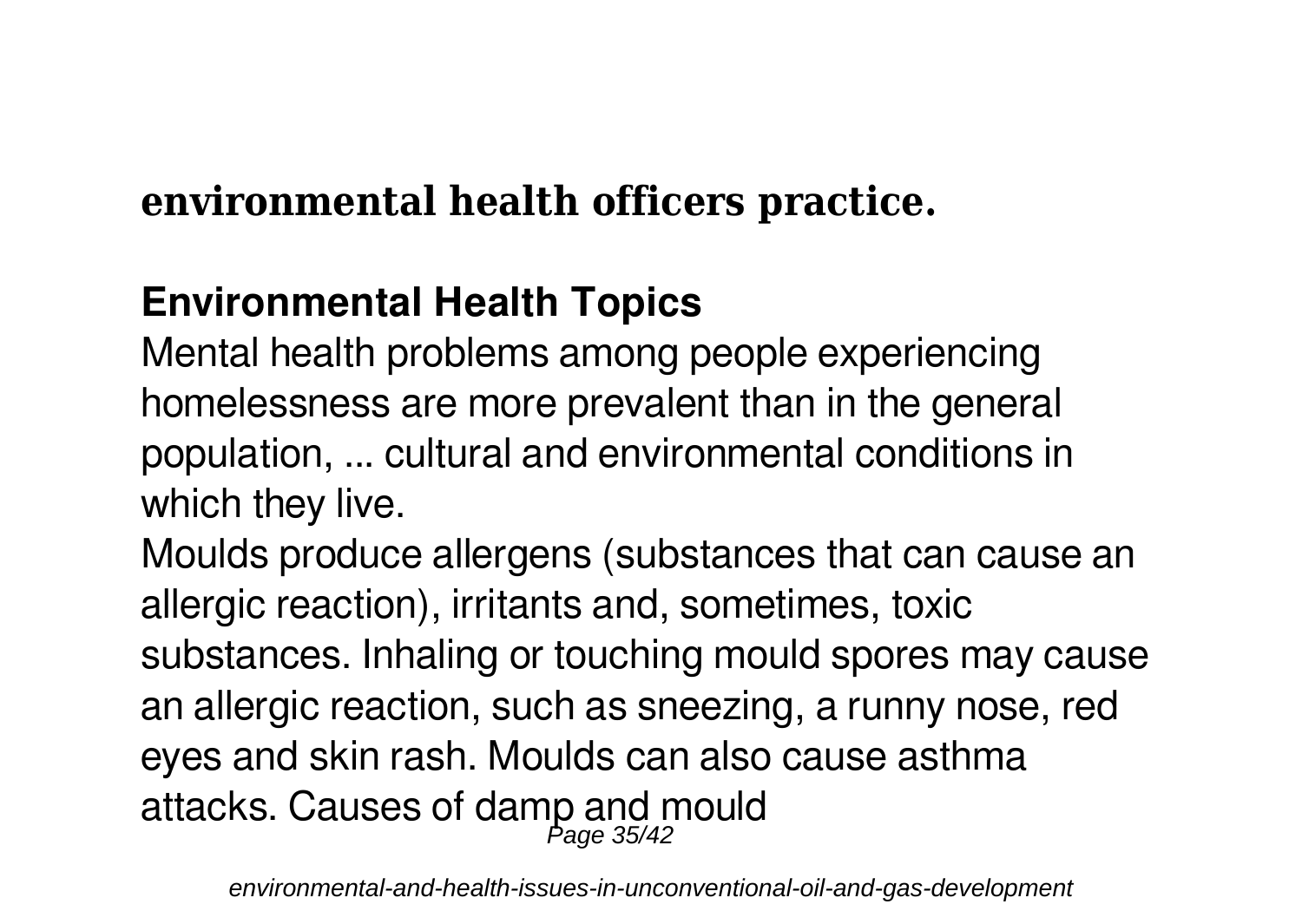# **Health matters: public health issues - GOV.UK**

Environmental and Health Issues in Unconventional Oil and WHO | Environmental health issues Others common health issues that may be linked to the environment include cancer, brain disorders and tumors, social disorders, an hyperactivity and other behavioral problems. Lead could be in water from the faucet. These environmental health issues affect the public health because the cause for many illnesses related to environmental hazards overlap. Many of the same Page 36/42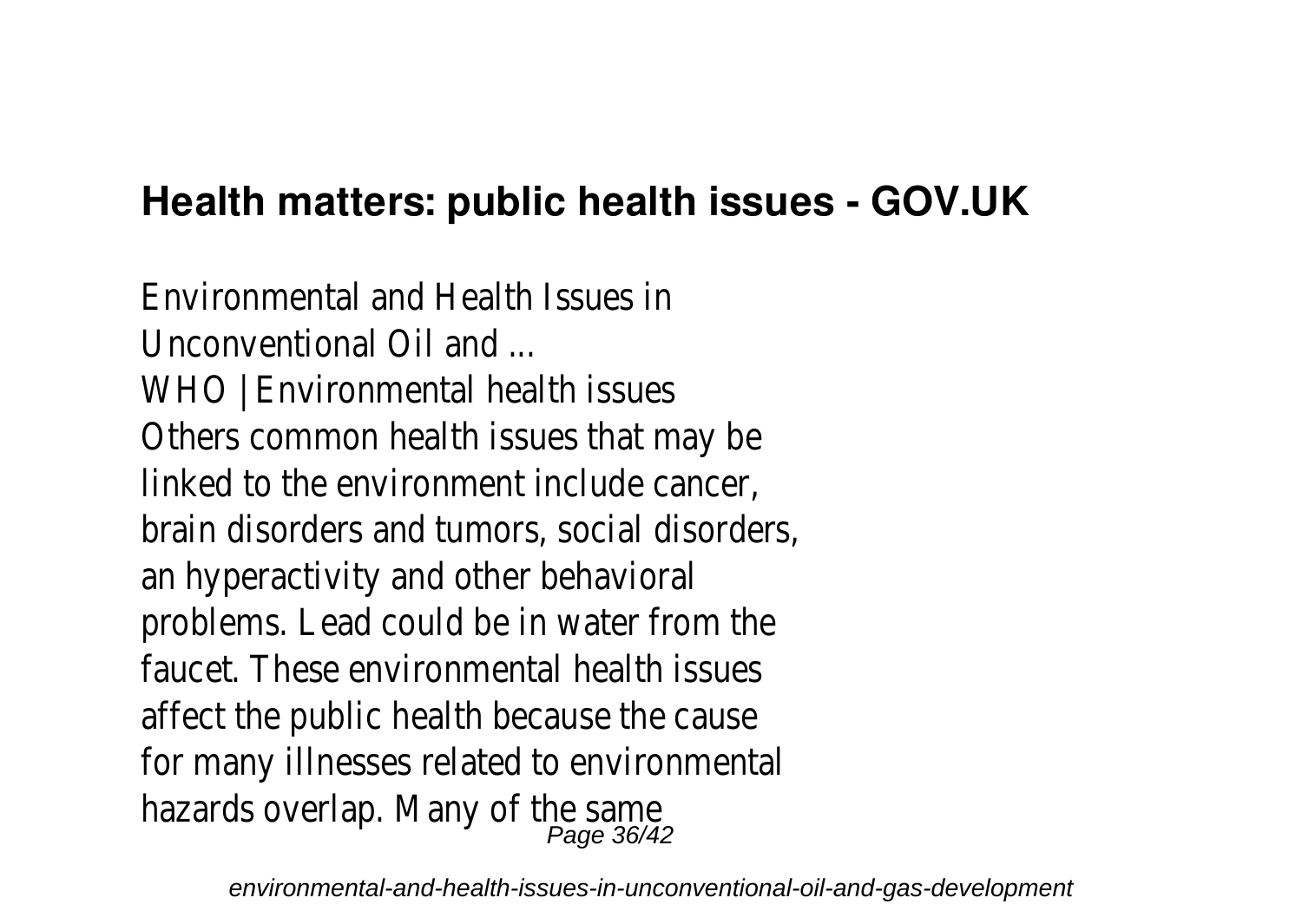contaminants are found in the air, soil, and water, so pinpointing a definitive reason for the associated medical conditions ... Global Environmental Health and Sustainable Development

**What is Environmental Health and Critical Issues Related ...**

**2. Mental health: environmental factors - GOV.UK**

Public Health – Environment and Health: By Alan Abelsohn M.D. *Beyond the Data – Tracking Environmental Health Data for Public Health* Page 37/42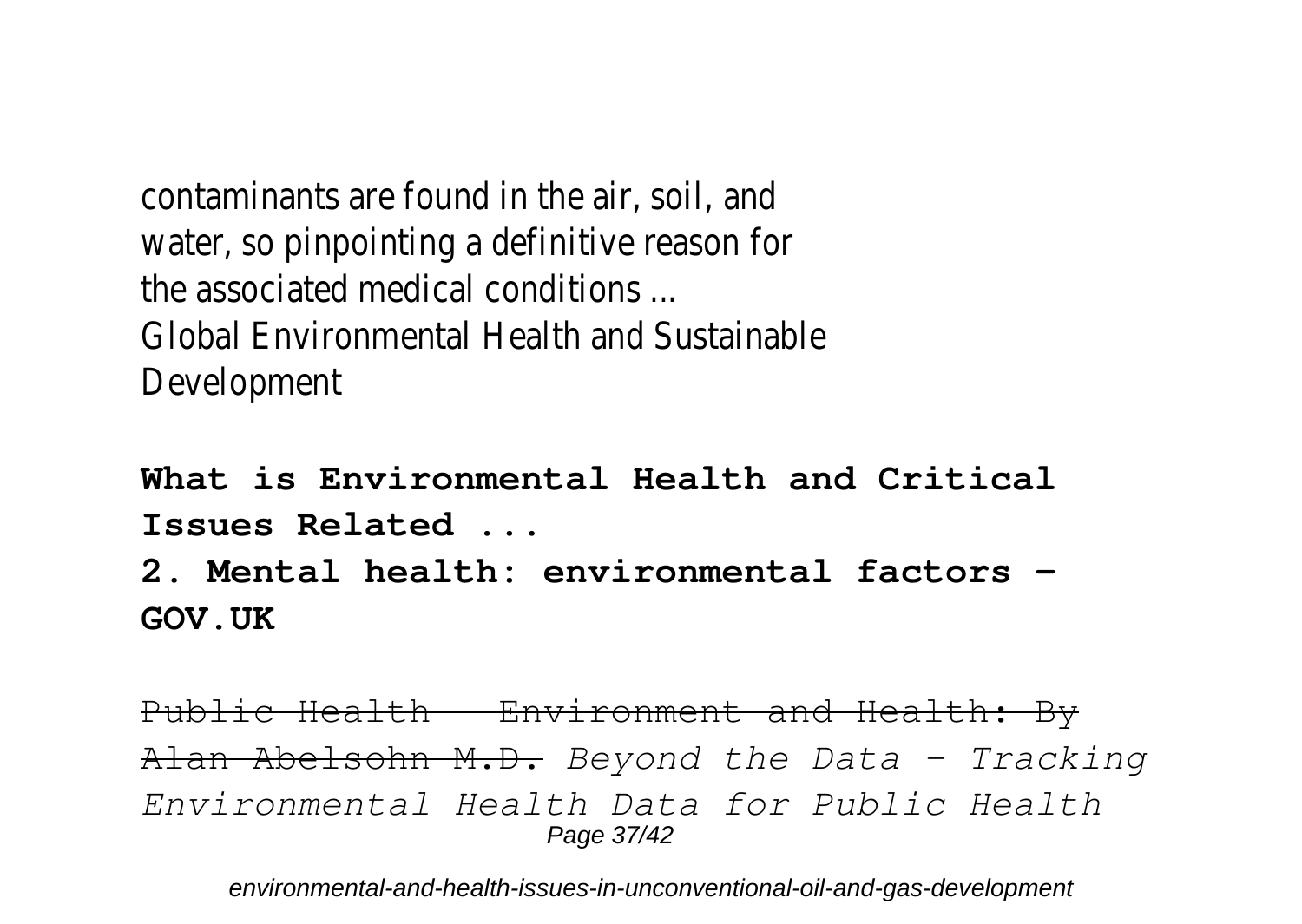## *Decision Making* Why Are Environmental Health Services So Important?

The role of Environmental Health Practitioners: Dr. Selva MudalyWhat is Environmental Health? **Your health is governed by your Environment | Prof. BM Hegde | TEDxIITHyderabad** Environmental Issues \u0026 Health Effects | Environment | Shankar IAS Book | English | UPSC | GetintoIAS WHO: Preventing disease through healthy environments Environmental Health: Book Hub Presents-Issues and Ideas with Dr. Thomas M. Lister

National Center for Environmental Health Page 38/42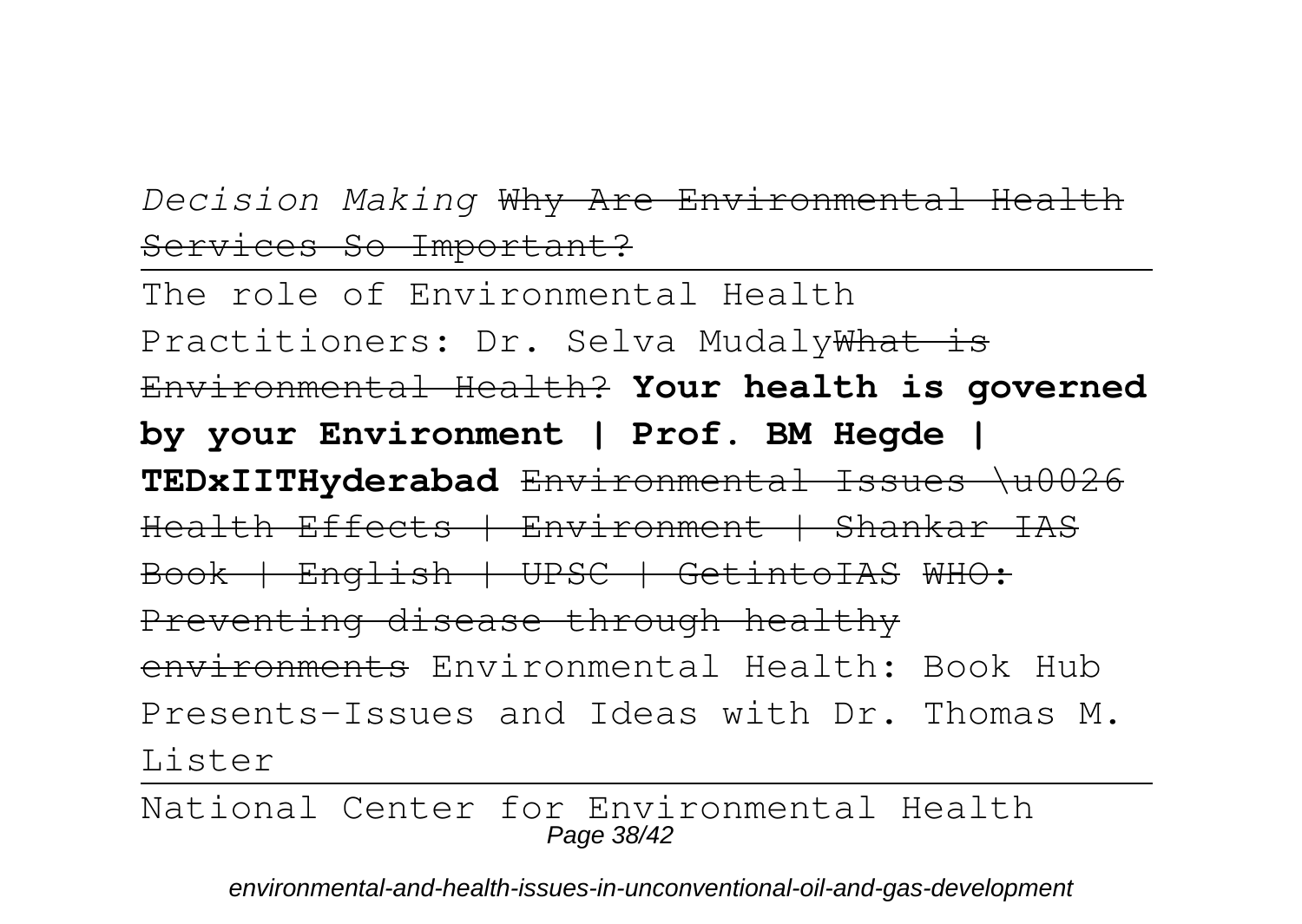(NCEH)*Health Behavior: How the Environment Impacts Us - Lisa Kazbour* Introduction to Environment Health *10 Major Current Environmental Problems* How does your diet affect the environment? *Importance of environment Environmental Health Inspector-The Best Science Job in America (produced by SF Department of Health)* What is Environmental Health? UN Environment -Healthy Environment, Healthy People Keep our environment healthy. The air we breathe: Mark Turrell at TEDxBerlin

Tracking Environmental Health Data for Public Health Decision Making

Page 39/42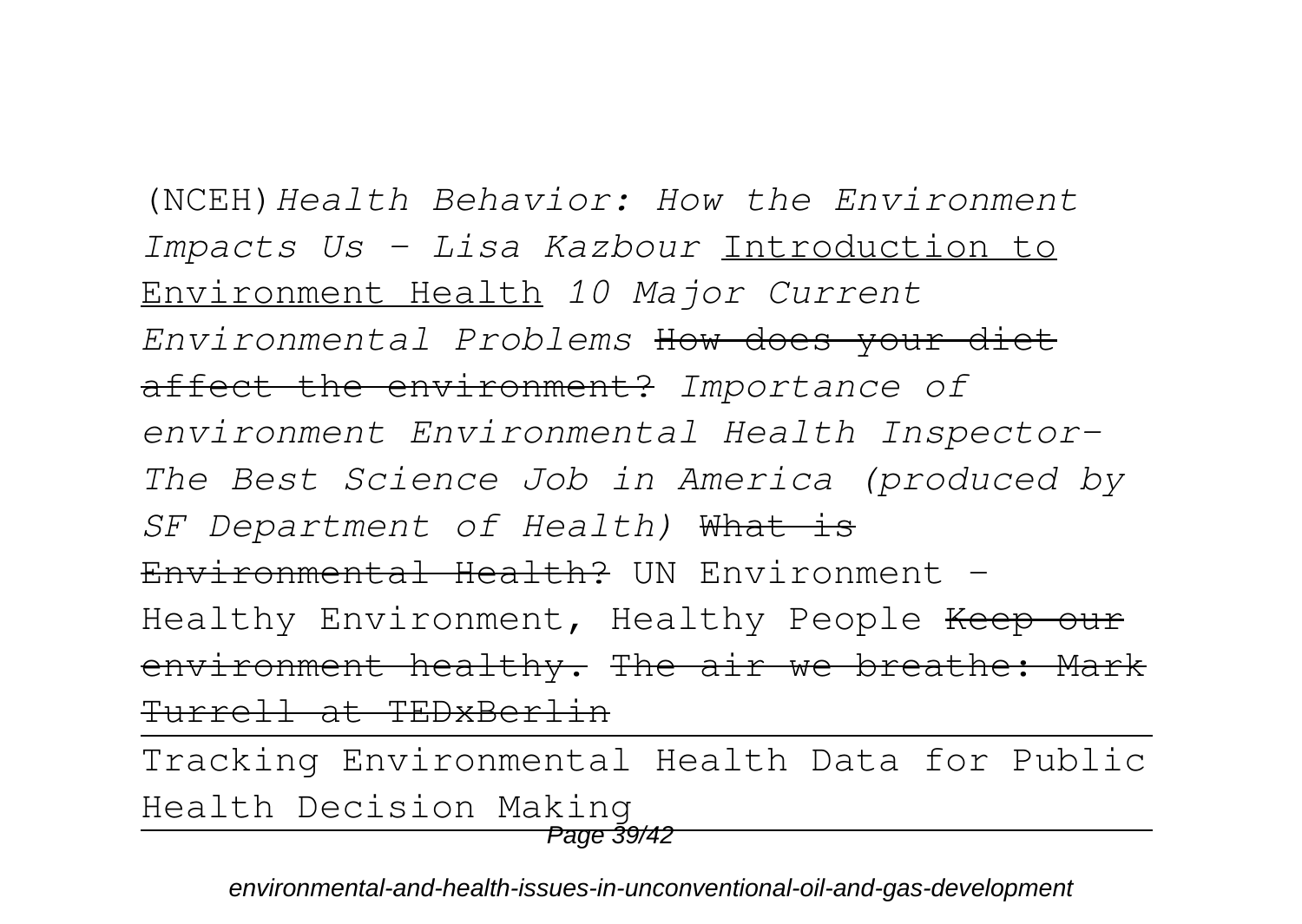America's Biggest Issues: EnvironmentEffects of Transportation on the Environment, Public Health, and Social Justice What is Public Health?? What is Environmental Health Science, and why should you care? | Andrew Maynard Environmental Health: Air Pollution, COVID-19 \u0026 Health Disparities Air pollution – a major global public health issue **Engels at 200 Environmental And Health Issues In Environmental health - Wikipedia**

#### *Definitions of Environmental Health*  $P$ age  $40/42$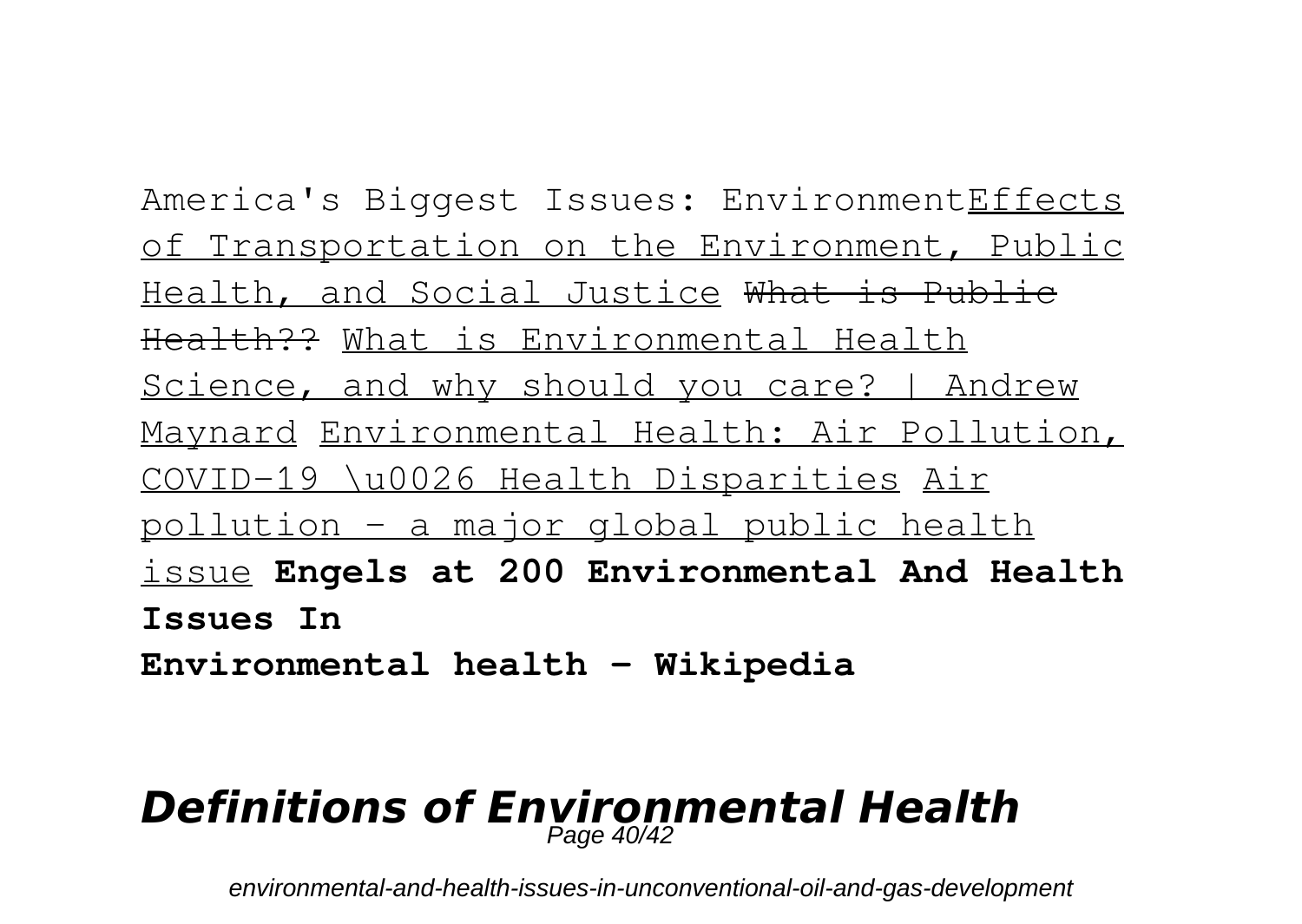*Definition of Environmental Health Environmental health is the science and practice of preventing human injury and illness and promoting well-being by identifying and evaluating environmental sources and hazardous agents and Environmental and occupational health is affected by chemical, physical, radiological, and biological agents in the air, water, and soil. Health risks include injury, and exposure to toxic radiation, carcinogenic and teratogenic agents,* Page 41/42